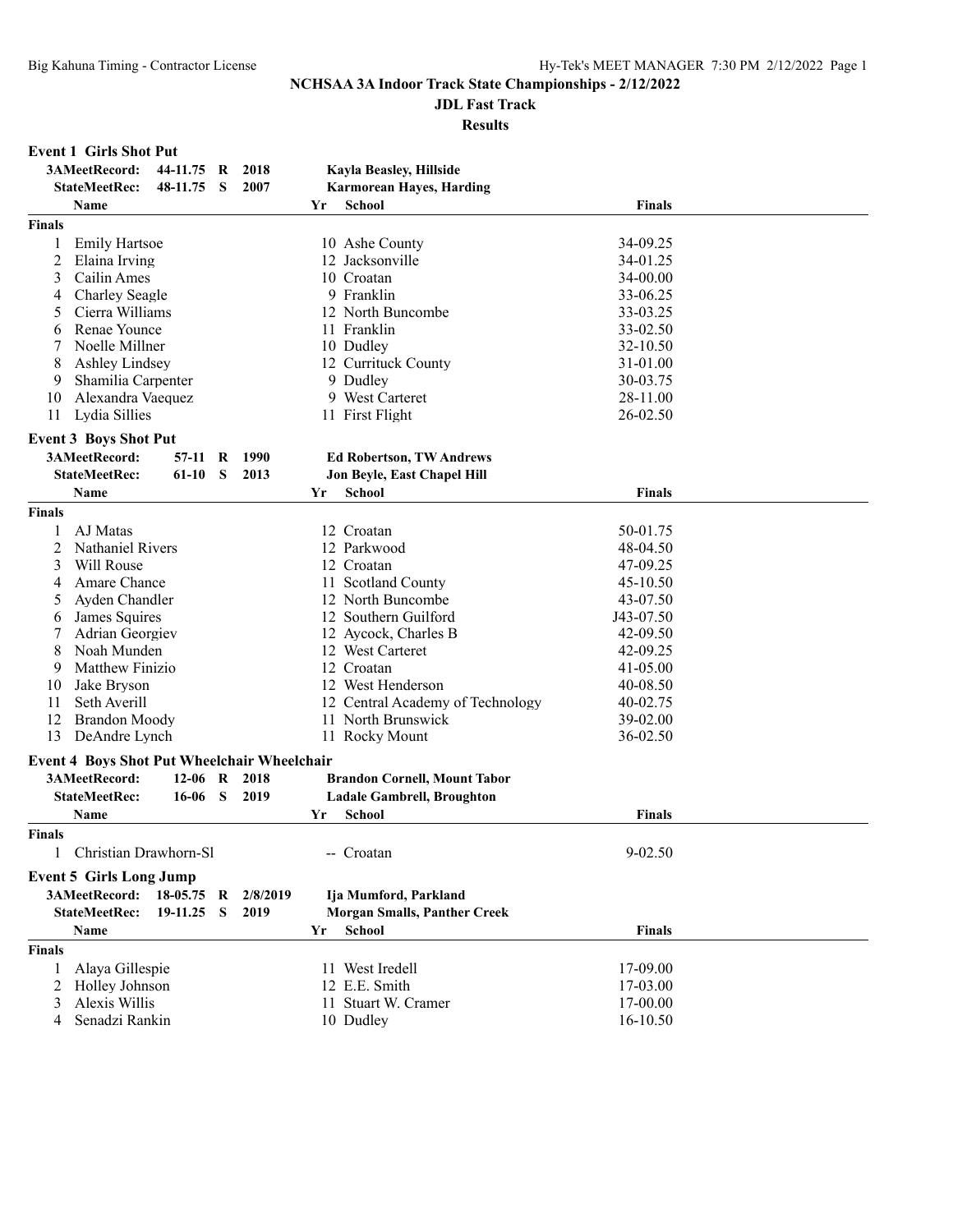# **JDL Fast Track**

| Finals  (Event 5 Girls Long Jump)                    |                                     |               |  |
|------------------------------------------------------|-------------------------------------|---------------|--|
| Name                                                 | <b>School</b><br>Yr                 | <b>Finals</b> |  |
| 5<br>Annika Stark                                    | 10 Union Pines                      | 16-03.50      |  |
| Sha'niyah Gethers<br>6                               | 12 West Carteret                    | 15-11.75      |  |
| Ginger Hayden                                        | 11 Croatan                          | 15-08.50      |  |
| 8<br><b>Taylor Robinson</b>                          | 12 Franklinton                      | 14-09.00      |  |
| <b>Event 6 Boys Long Jump</b>                        |                                     |               |  |
| 3AMeetRecord: 23-09.75<br>1991<br>R                  | <b>Brian Ellis, North Rowan</b>     |               |  |
| <b>StateMeetRec:</b><br>24-07.25<br>-S<br>1997       | <b>Marcus O'Neal, Dudley</b>        |               |  |
| Name                                                 | School<br>Yr                        | <b>Finals</b> |  |
| <b>Finals</b>                                        |                                     |               |  |
| Cameron Snead<br>1                                   | 12 West Johnston                    | 21-00.75      |  |
| Donnell Privette<br>2                                | 11 Franklinton                      | 20-03.75      |  |
| 3<br><b>Amir Sanders</b>                             | 12 White Oak                        | 19-09.50      |  |
| <b>Event 7 Girls Triple Jump</b>                     |                                     |               |  |
| 3AMeetRecord:<br>38-09 R<br>2014                     | <b>Chelsea Hargrave, Williams</b>   |               |  |
| $41-09.75$ S<br><b>StateMeetRec:</b><br>2019         | <b>Morgan Smalls, Panther Creek</b> |               |  |
| Name                                                 | <b>School</b><br>Yr                 | <b>Finals</b> |  |
| <b>Finals</b>                                        |                                     |               |  |
| Alexis Willis<br>1                                   | 11 Stuart W. Cramer                 | 37-10.00      |  |
| 2<br>Gisele Dulnuan-Kersey                           | 10 Franklinton                      | 35-00.00      |  |
| 3<br>Arianna Lovingood-Smith                         | 12 Asheboro                         | 34-10.00      |  |
| Savannah Norris<br>4                                 | 12 Durham School of the Arts        | 34-05.00      |  |
| Ginger Hayden<br>5                                   | 11 Croatan                          | 34-00.50      |  |
| Gabrielle Cheek<br>6                                 | 10 Dudley                           | 33-11.00      |  |
| 7<br>Serenitie Johnson                               | 9 Dudley                            | 33-04.00      |  |
| 8<br>Tanzania Washington                             | 11 Dudley                           | 33-02.00      |  |
| 9<br>Annika Stark                                    | 10 Union Pines                      | 32-11.00      |  |
| <b>Event 8 Boys Triple Jump</b>                      |                                     |               |  |
| 3AMeetRecord:<br>49-10<br>1998<br>R                  | <b>Greg Yeldell, North Rowan</b>    |               |  |
| <b>StateMeetRec:</b><br>2019<br>49-10.25<br>- S      | Eric Haddock, East Chapel Hill      |               |  |
| Name                                                 | <b>School</b><br>Yr                 | <b>Finals</b> |  |
| <b>Finals</b>                                        |                                     |               |  |
| Cameron Snead<br>1                                   | 12 West Johnston                    | 43-11.50      |  |
| Seallio Alphonse<br>2                                | 11 Rocky Mount                      | 43-10.50      |  |
| Matthew Johnson<br>3                                 | 12 Southern Durham                  | 43-02.50      |  |
| <b>Amir Sanders</b><br>4                             | 12 White Oak                        | 41-09.50      |  |
| 5<br>Patrick Scarborough                             | 12 White Oak                        | 38-05.00      |  |
| --- Donovan Estes                                    | 11 Franklinton                      | <b>FOUL</b>   |  |
| <b>Event 9 Girls High Jump</b>                       |                                     |               |  |
| 3AMeetRecord:<br>2004<br>$5-10$<br>R                 | Patience Coleman, Southern Durham   |               |  |
| <b>StateMeetRec:</b><br><sub>S</sub><br>2019<br>6-01 | <b>Morgan Smalls, Panther Creek</b> |               |  |
| Name                                                 | <b>School</b><br>Yr                 | <b>Finals</b> |  |
| <b>Finals</b>                                        |                                     |               |  |
| <b>Tyler Collins</b><br>1                            | 10 West Carteret                    | $5-04.00$     |  |
| Charity Stroud<br>2                                  | 10 E.E. Smith                       | $J5-02.00$    |  |
| Madison Bryant<br>2                                  | 12 Union Pines                      | J5-02.00      |  |
| Lydia Sillies<br>4                                   | 11 First Flight                     | $5 - 00.00$   |  |
| 5<br>Lisa Ferguson                                   | 10 Swansboro                        | J5-00.00      |  |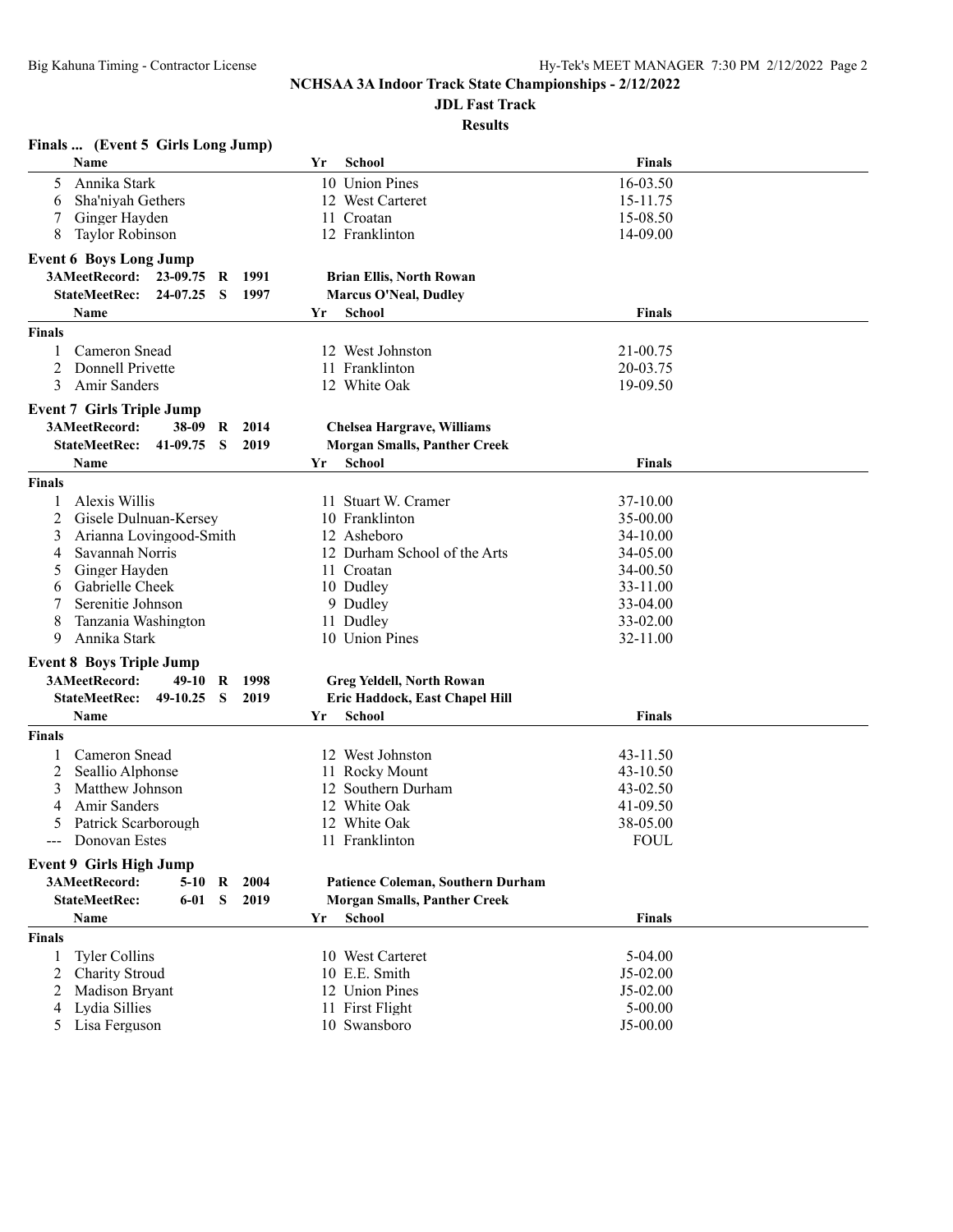# **JDL Fast Track**

### **Results**

## **Finals ... (Event 9 Girls High Jump)**

| Name                              |                                                                                                                                                                                                                                                                                                                                                                                                                                              |                                             | Yr                           | School        | Finals                                                                                                                                                                                                                                                                                                                                                                                                                                                                                                                                                                                                                                                                                                                                                                                                                                  |                                                                                                                                                                                                     |
|-----------------------------------|----------------------------------------------------------------------------------------------------------------------------------------------------------------------------------------------------------------------------------------------------------------------------------------------------------------------------------------------------------------------------------------------------------------------------------------------|---------------------------------------------|------------------------------|---------------|-----------------------------------------------------------------------------------------------------------------------------------------------------------------------------------------------------------------------------------------------------------------------------------------------------------------------------------------------------------------------------------------------------------------------------------------------------------------------------------------------------------------------------------------------------------------------------------------------------------------------------------------------------------------------------------------------------------------------------------------------------------------------------------------------------------------------------------------|-----------------------------------------------------------------------------------------------------------------------------------------------------------------------------------------------------|
| Ava Cooper                        |                                                                                                                                                                                                                                                                                                                                                                                                                                              |                                             |                              |               | 4-10.00                                                                                                                                                                                                                                                                                                                                                                                                                                                                                                                                                                                                                                                                                                                                                                                                                                 |                                                                                                                                                                                                     |
| Nevaeh Ingram                     |                                                                                                                                                                                                                                                                                                                                                                                                                                              |                                             |                              |               | 4-08.00                                                                                                                                                                                                                                                                                                                                                                                                                                                                                                                                                                                                                                                                                                                                                                                                                                 |                                                                                                                                                                                                     |
| Olivia Owle                       |                                                                                                                                                                                                                                                                                                                                                                                                                                              |                                             |                              |               | J4-08.00                                                                                                                                                                                                                                                                                                                                                                                                                                                                                                                                                                                                                                                                                                                                                                                                                                |                                                                                                                                                                                                     |
| Jadiza Jimenez                    |                                                                                                                                                                                                                                                                                                                                                                                                                                              |                                             |                              |               | $4 - 06.00$                                                                                                                                                                                                                                                                                                                                                                                                                                                                                                                                                                                                                                                                                                                                                                                                                             |                                                                                                                                                                                                     |
|                                   |                                                                                                                                                                                                                                                                                                                                                                                                                                              |                                             |                              |               | J4-06.00                                                                                                                                                                                                                                                                                                                                                                                                                                                                                                                                                                                                                                                                                                                                                                                                                                |                                                                                                                                                                                                     |
| Isabelle Duchemin                 |                                                                                                                                                                                                                                                                                                                                                                                                                                              |                                             |                              |               | <b>NH</b>                                                                                                                                                                                                                                                                                                                                                                                                                                                                                                                                                                                                                                                                                                                                                                                                                               |                                                                                                                                                                                                     |
|                                   |                                                                                                                                                                                                                                                                                                                                                                                                                                              |                                             |                              |               |                                                                                                                                                                                                                                                                                                                                                                                                                                                                                                                                                                                                                                                                                                                                                                                                                                         |                                                                                                                                                                                                     |
|                                   |                                                                                                                                                                                                                                                                                                                                                                                                                                              |                                             |                              |               |                                                                                                                                                                                                                                                                                                                                                                                                                                                                                                                                                                                                                                                                                                                                                                                                                                         |                                                                                                                                                                                                     |
|                                   |                                                                                                                                                                                                                                                                                                                                                                                                                                              |                                             |                              |               |                                                                                                                                                                                                                                                                                                                                                                                                                                                                                                                                                                                                                                                                                                                                                                                                                                         |                                                                                                                                                                                                     |
|                                   |                                                                                                                                                                                                                                                                                                                                                                                                                                              |                                             |                              |               |                                                                                                                                                                                                                                                                                                                                                                                                                                                                                                                                                                                                                                                                                                                                                                                                                                         |                                                                                                                                                                                                     |
|                                   |                                                                                                                                                                                                                                                                                                                                                                                                                                              |                                             |                              |               |                                                                                                                                                                                                                                                                                                                                                                                                                                                                                                                                                                                                                                                                                                                                                                                                                                         |                                                                                                                                                                                                     |
|                                   |                                                                                                                                                                                                                                                                                                                                                                                                                                              |                                             |                              |               |                                                                                                                                                                                                                                                                                                                                                                                                                                                                                                                                                                                                                                                                                                                                                                                                                                         |                                                                                                                                                                                                     |
|                                   |                                                                                                                                                                                                                                                                                                                                                                                                                                              |                                             |                              |               |                                                                                                                                                                                                                                                                                                                                                                                                                                                                                                                                                                                                                                                                                                                                                                                                                                         |                                                                                                                                                                                                     |
|                                   |                                                                                                                                                                                                                                                                                                                                                                                                                                              |                                             |                              |               |                                                                                                                                                                                                                                                                                                                                                                                                                                                                                                                                                                                                                                                                                                                                                                                                                                         |                                                                                                                                                                                                     |
|                                   |                                                                                                                                                                                                                                                                                                                                                                                                                                              |                                             |                              |               |                                                                                                                                                                                                                                                                                                                                                                                                                                                                                                                                                                                                                                                                                                                                                                                                                                         |                                                                                                                                                                                                     |
|                                   |                                                                                                                                                                                                                                                                                                                                                                                                                                              |                                             |                              |               |                                                                                                                                                                                                                                                                                                                                                                                                                                                                                                                                                                                                                                                                                                                                                                                                                                         |                                                                                                                                                                                                     |
|                                   |                                                                                                                                                                                                                                                                                                                                                                                                                                              |                                             |                              |               |                                                                                                                                                                                                                                                                                                                                                                                                                                                                                                                                                                                                                                                                                                                                                                                                                                         |                                                                                                                                                                                                     |
|                                   |                                                                                                                                                                                                                                                                                                                                                                                                                                              |                                             |                              |               |                                                                                                                                                                                                                                                                                                                                                                                                                                                                                                                                                                                                                                                                                                                                                                                                                                         |                                                                                                                                                                                                     |
|                                   |                                                                                                                                                                                                                                                                                                                                                                                                                                              |                                             |                              |               |                                                                                                                                                                                                                                                                                                                                                                                                                                                                                                                                                                                                                                                                                                                                                                                                                                         |                                                                                                                                                                                                     |
|                                   |                                                                                                                                                                                                                                                                                                                                                                                                                                              |                                             |                              |               |                                                                                                                                                                                                                                                                                                                                                                                                                                                                                                                                                                                                                                                                                                                                                                                                                                         |                                                                                                                                                                                                     |
|                                   | R                                                                                                                                                                                                                                                                                                                                                                                                                                            |                                             |                              |               |                                                                                                                                                                                                                                                                                                                                                                                                                                                                                                                                                                                                                                                                                                                                                                                                                                         |                                                                                                                                                                                                     |
|                                   |                                                                                                                                                                                                                                                                                                                                                                                                                                              |                                             |                              |               |                                                                                                                                                                                                                                                                                                                                                                                                                                                                                                                                                                                                                                                                                                                                                                                                                                         |                                                                                                                                                                                                     |
| Name                              |                                                                                                                                                                                                                                                                                                                                                                                                                                              |                                             | Yr                           |               | <b>Finals</b>                                                                                                                                                                                                                                                                                                                                                                                                                                                                                                                                                                                                                                                                                                                                                                                                                           |                                                                                                                                                                                                     |
|                                   |                                                                                                                                                                                                                                                                                                                                                                                                                                              |                                             |                              |               |                                                                                                                                                                                                                                                                                                                                                                                                                                                                                                                                                                                                                                                                                                                                                                                                                                         |                                                                                                                                                                                                     |
| Chloe Soorus                      |                                                                                                                                                                                                                                                                                                                                                                                                                                              |                                             |                              |               | 10-00.00                                                                                                                                                                                                                                                                                                                                                                                                                                                                                                                                                                                                                                                                                                                                                                                                                                |                                                                                                                                                                                                     |
| Alyssa Cooley                     |                                                                                                                                                                                                                                                                                                                                                                                                                                              |                                             |                              |               | J10-00.00                                                                                                                                                                                                                                                                                                                                                                                                                                                                                                                                                                                                                                                                                                                                                                                                                               |                                                                                                                                                                                                     |
| Sydney Sewell                     |                                                                                                                                                                                                                                                                                                                                                                                                                                              |                                             |                              |               | $9 - 06.00$                                                                                                                                                                                                                                                                                                                                                                                                                                                                                                                                                                                                                                                                                                                                                                                                                             |                                                                                                                                                                                                     |
| McKenna Panos                     |                                                                                                                                                                                                                                                                                                                                                                                                                                              |                                             |                              |               |                                                                                                                                                                                                                                                                                                                                                                                                                                                                                                                                                                                                                                                                                                                                                                                                                                         |                                                                                                                                                                                                     |
| Jordyn Horan                      |                                                                                                                                                                                                                                                                                                                                                                                                                                              |                                             |                              |               | $9 - 00.00$                                                                                                                                                                                                                                                                                                                                                                                                                                                                                                                                                                                                                                                                                                                                                                                                                             |                                                                                                                                                                                                     |
| <b>Boston Stringer</b>            |                                                                                                                                                                                                                                                                                                                                                                                                                                              |                                             |                              |               | J8-00.00                                                                                                                                                                                                                                                                                                                                                                                                                                                                                                                                                                                                                                                                                                                                                                                                                                |                                                                                                                                                                                                     |
| Jadyn Melby                       |                                                                                                                                                                                                                                                                                                                                                                                                                                              |                                             |                              |               | $J8-00.00$                                                                                                                                                                                                                                                                                                                                                                                                                                                                                                                                                                                                                                                                                                                                                                                                                              |                                                                                                                                                                                                     |
| Sasha Ledford                     |                                                                                                                                                                                                                                                                                                                                                                                                                                              |                                             |                              |               | $7 - 06.00$                                                                                                                                                                                                                                                                                                                                                                                                                                                                                                                                                                                                                                                                                                                                                                                                                             |                                                                                                                                                                                                     |
| Rainy Fizer                       |                                                                                                                                                                                                                                                                                                                                                                                                                                              |                                             |                              |               | J7-06.00                                                                                                                                                                                                                                                                                                                                                                                                                                                                                                                                                                                                                                                                                                                                                                                                                                |                                                                                                                                                                                                     |
| Natalia Gamez                     |                                                                                                                                                                                                                                                                                                                                                                                                                                              |                                             |                              |               | NH                                                                                                                                                                                                                                                                                                                                                                                                                                                                                                                                                                                                                                                                                                                                                                                                                                      |                                                                                                                                                                                                     |
|                                   |                                                                                                                                                                                                                                                                                                                                                                                                                                              |                                             |                              |               |                                                                                                                                                                                                                                                                                                                                                                                                                                                                                                                                                                                                                                                                                                                                                                                                                                         |                                                                                                                                                                                                     |
| 3AMeetRecord:<br>15-06            | R                                                                                                                                                                                                                                                                                                                                                                                                                                            | 2015                                        |                              |               |                                                                                                                                                                                                                                                                                                                                                                                                                                                                                                                                                                                                                                                                                                                                                                                                                                         |                                                                                                                                                                                                     |
| <b>StateMeetRec:</b><br>$16 - 07$ |                                                                                                                                                                                                                                                                                                                                                                                                                                              | 2020                                        |                              |               |                                                                                                                                                                                                                                                                                                                                                                                                                                                                                                                                                                                                                                                                                                                                                                                                                                         |                                                                                                                                                                                                     |
| <b>Name</b>                       |                                                                                                                                                                                                                                                                                                                                                                                                                                              |                                             | Yr                           | <b>School</b> | <b>Finals</b>                                                                                                                                                                                                                                                                                                                                                                                                                                                                                                                                                                                                                                                                                                                                                                                                                           |                                                                                                                                                                                                     |
|                                   |                                                                                                                                                                                                                                                                                                                                                                                                                                              |                                             |                              |               |                                                                                                                                                                                                                                                                                                                                                                                                                                                                                                                                                                                                                                                                                                                                                                                                                                         |                                                                                                                                                                                                     |
|                                   |                                                                                                                                                                                                                                                                                                                                                                                                                                              |                                             |                              |               |                                                                                                                                                                                                                                                                                                                                                                                                                                                                                                                                                                                                                                                                                                                                                                                                                                         |                                                                                                                                                                                                     |
| Jack Daffron                      |                                                                                                                                                                                                                                                                                                                                                                                                                                              |                                             |                              |               |                                                                                                                                                                                                                                                                                                                                                                                                                                                                                                                                                                                                                                                                                                                                                                                                                                         |                                                                                                                                                                                                     |
|                                   |                                                                                                                                                                                                                                                                                                                                                                                                                                              |                                             |                              |               |                                                                                                                                                                                                                                                                                                                                                                                                                                                                                                                                                                                                                                                                                                                                                                                                                                         |                                                                                                                                                                                                     |
| <b>Zach Pruett</b>                |                                                                                                                                                                                                                                                                                                                                                                                                                                              |                                             |                              |               |                                                                                                                                                                                                                                                                                                                                                                                                                                                                                                                                                                                                                                                                                                                                                                                                                                         |                                                                                                                                                                                                     |
|                                   |                                                                                                                                                                                                                                                                                                                                                                                                                                              |                                             |                              |               |                                                                                                                                                                                                                                                                                                                                                                                                                                                                                                                                                                                                                                                                                                                                                                                                                                         |                                                                                                                                                                                                     |
| <b>Ben Futral</b>                 |                                                                                                                                                                                                                                                                                                                                                                                                                                              |                                             |                              |               |                                                                                                                                                                                                                                                                                                                                                                                                                                                                                                                                                                                                                                                                                                                                                                                                                                         |                                                                                                                                                                                                     |
|                                   |                                                                                                                                                                                                                                                                                                                                                                                                                                              |                                             |                              |               | $\rm NH$                                                                                                                                                                                                                                                                                                                                                                                                                                                                                                                                                                                                                                                                                                                                                                                                                                |                                                                                                                                                                                                     |
|                                   | Ruby Blue<br><b>Event 10 Boys High Jump</b><br>3AMeetRecord:<br>6-11<br><b>StateMeetRec:</b><br>7-00<br>Name<br><b>Carland Jones</b><br>Cameron Snead<br>Seallio Alphonse<br><b>Emanuel Williams</b><br>pierce Manhnke<br>Luis Torres<br>AJ Matas<br><b>Event 11 Girls Pole Vault</b><br>3AMeetRecord:<br>12-07.50<br><b>StateMeetRec:</b><br>$13 - 06$<br><b>Event 12 Boys Pole Vault</b><br>Jacob Murphy<br>Zander Youmans<br>Carter Tyree | R<br>S<br>S<br>- S<br>Matthew Blake Cassada | 2015<br>2002<br>2018<br>2019 | Yr            | 11 Stuart W. Cramer<br>9 Northern Nash<br>10 Franklin<br>12 Southern Nash<br>11 North Buncombe<br>11 Franklin<br><b>Christopher Garrick, Marvin Ridge</b><br><b>Jesse Williams, Broughton</b><br><b>School</b><br>12 E.E. Smith<br>12 West Johnston<br>11 Rocky Mount<br>11 Central Academy of Technology<br>9 Croatan<br>12 Franklin<br>12 Croatan<br><b>Riley Felts, Weddington</b><br><b>Lindsay Absher, West Forsyth</b><br>School<br>12 North Lincoln<br>12 West Carteret<br>12 East Henderson<br>10 Swansboro<br>10 St. Stephens<br>10 Franklin<br>10 Croatan<br>11 Pisgah<br>12 West Henderson<br>11 East Henderson<br><b>Tistian Shaver, Ledford</b><br><b>Spencer Evans, Lake Norman</b><br>12 Oak Grove High School<br>12 Croatan<br>12 West Henderson<br>12 Croatan<br>11 Oak Grove High School<br>12 Croatan<br>11 Franklin | <b>Finals</b><br>$6 - 00.00$<br>$J5-10.00$<br>$J5-10.00$<br>$J5-10.00$<br>5-08.00<br>$J5-06.00$<br>$J5-06.00$<br>J9-06.00<br>13-00.00<br>12-06.00<br>12-00.00<br>J12-00.00<br>11-06.00<br>J11-06.00 |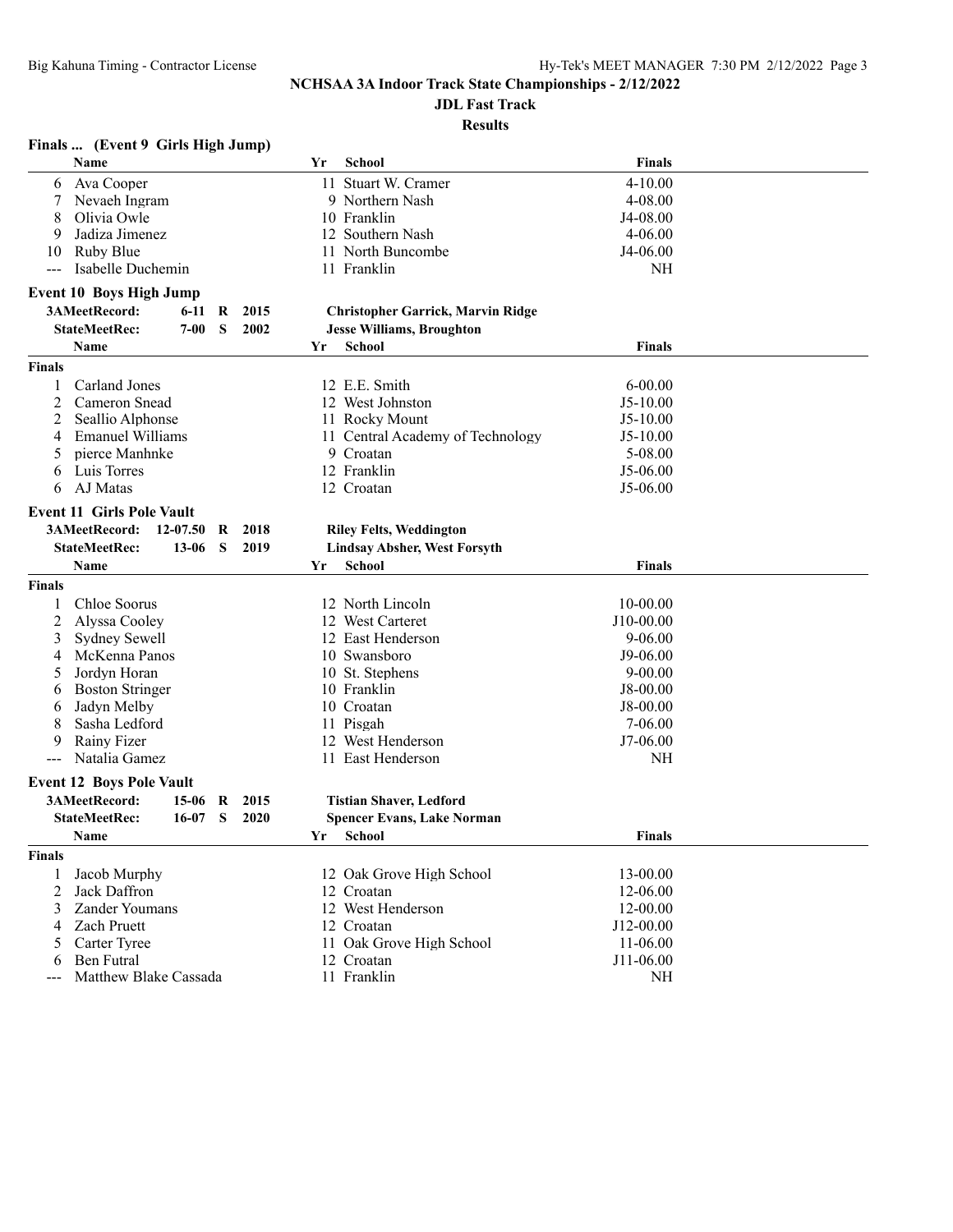# **JDL Fast Track**

#### **Results**

#### **Event 13 Girls 4x800 Meter Relay 3AMeetRecord: 9:30.01 R 2/14/2020 Chapel Hill, Chapel Hill A Weber, M Pirone, V Pridgen, M Marvin StateMeetRec: 9:25.42 S 2015 Leesville Road T. Hemming, N. Mareno, S. Winchel, J. Butler Team Relay Finals Finals** 1 North Lincoln A 10:15.53 2 Croatan A 10:33.02 3 Currituck County A 10:46.25 4 Durham School of the Arts A 10:51.13 5 White Oak A 11:06.54 -- First Flight A DQ **Event 14 Boys 4x800 Meter Relay 3AMeetRecord: 7:59.48 R 2018 Weddington J. O'Hara, K. Durham J. Toomey, W. Mazur StateMeetRec: 7:57.23 S 2015 Southview C. Cotazar, M. Staples, J. Alejandro, P. Hall Team Relay Finals Finals** 1 Northwood **A** 8:25.61 2 Croatan **A** 8:25.70 3 Stuart W. Cramer A 8:29.02 4 Durham School of the Arts A 8:32.80 5 Currituck County A 8:33.79 6 First Flight A 8:43.75 7 Northwest Cabarrus A 8:45.47 8 Atkins **A** 8:46.66 9 Union Pines A 8:56.60 10 White Oak A 8:59.40 --- Central Academy of Technology A DQ **Event 15 Girls 55 Meter Hurdles 3AMeetRecord: 7.96 R 2/14/2020 Zariyah Black, Eastern Guilford StateMeetRec: 7.81 S 2015 Ebony Williams, Parkland Name Yr School Prelims H# Preliminaries** 1 Emma Hall 10 West Henderson 8.63 q 1 2 Senadzi Rankin 10 Dudley 10 Outlev 9.03 q 1<br>
3 Annika Stark 10 Union Pines 9.14 q 2 3 Annika Stark 10 Union Pines 9.14 q<br>4 Isabelle Duchemin 11 Franklin 9.33 q 4 Isabelle Duchemin 11 Franklin 9.33 q 2<br>5 Madison Bryant 12 Union Pines 9.45 q 2 5 Madison Bryant 12 Union Pines 9.45 q 2<br>6 Shamari Allen 11 Durham School of the Arts 9.49 q 2 6 Shamari Allen 11 Durham School of the Arts 9.49 q 1 11 Croatan 11 Croatan 11 Croatan 11 Croatan 11 Croatan 11 Oriental 11 Oriental 11 Military 10.18 q 2<br>11 2 11 Mhite Oak 10.18 q 2 8 Mackenzie Bunch 11 White Oak 10.18 q 1<br>
9 Caroline Spilliards 11 Smoky Mountain 11.28 2 9 Caroline Spilliards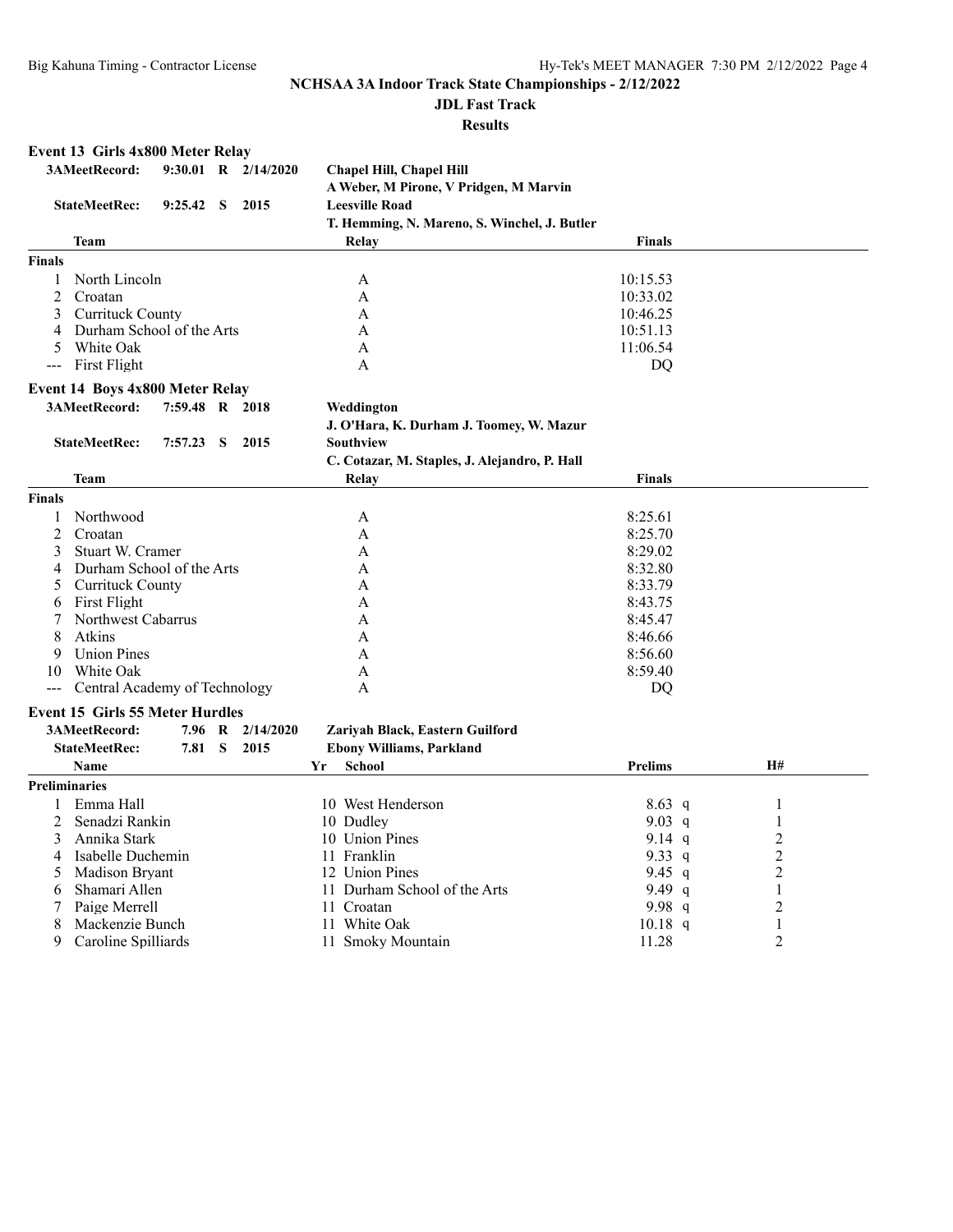### **JDL Fast Track**

**Results**

### **Event 15 Girls 55 Meter Hurdles**

| 3AMeetRecord:<br>Zariyah Black, Eastern Guilford<br>7.96<br>2/14/2020<br>R        |                         |
|-----------------------------------------------------------------------------------|-------------------------|
| 2015<br><b>StateMeetRec:</b><br>7.81<br>S<br><b>Ebony Williams, Parkland</b>      |                         |
| Name<br>School<br><b>Finals</b><br>Yr                                             |                         |
| <b>Finals</b>                                                                     |                         |
| Emma Hall<br>8.56<br>10 West Henderson                                            |                         |
| 8.73<br>2<br>Senadzi Rankin<br>10 Dudley                                          |                         |
| 10 Union Pines<br>Annika Stark<br>9.14<br>3                                       |                         |
| 11 Franklin<br>9.26<br>Isabelle Duchemin<br>4                                     |                         |
| 9.26<br>Shamari Allen<br>11 Durham School of the Arts                             |                         |
| 12 Union Pines<br>9.41<br>Madison Bryant<br>6                                     |                         |
| 9.90<br>Paige Merrell<br>11 Croatan                                               |                         |
| 11 White Oak<br>8<br>Mackenzie Bunch<br>10.33                                     |                         |
| <b>Event 16 Boys 55 Meter Hurdles</b>                                             |                         |
| 3AMeetRecord:<br>2014<br>Damian Silver, Nash Central<br>7.45 R                    |                         |
| 2009<br><b>StateMeetRec:</b><br>7.05 S<br><b>Wayne Davis, Southeast Raleigh</b>   |                         |
| <b>Prelims</b><br>Name<br>Yr<br><b>School</b>                                     | H#                      |
| <b>Preliminaries</b>                                                              |                         |
| Nick Blackston<br>11 Southern Guilford<br>$8.02\ q$                               | 2                       |
| 2<br>Liam Sutton<br>11 North Lincoln<br>$8.05$ q                                  | 1                       |
| Tayman Howell<br>9 West Henderson<br>$8.24$ q<br>3                                |                         |
| Jonathan Smith<br>$8.35$ q<br>12 Dudley<br>4                                      | 1                       |
| Da'Mare Williams<br>10 Smoky Mountain<br>$8.51\ q$<br>5                           |                         |
| <b>Blaine Conard</b><br>11 Tuscola<br>$8.61\ q$<br>6                              | $\overline{\mathbf{c}}$ |
| Derrick Buchanan<br>10 Swansboro<br>$8.62\ q$                                     | $\overline{c}$          |
| 12 Ashe County<br>Mason Carpenter<br>$8.73$ q<br>8                                | $\overline{c}$          |
| 9.21<br>Nathaniel Larrieu<br>11 White Oak<br>9                                    | $\overline{2}$          |
|                                                                                   |                         |
| <b>Event 16 Boys 55 Meter Hurdles</b>                                             |                         |
| 3AMeetRecord:<br>7.45 R<br>2014<br>Damian Silver, Nash Central                    |                         |
| <b>StateMeetRec:</b><br>2009<br>7.05 S<br><b>Wayne Davis, Southeast Raleigh</b>   |                         |
| Name<br><b>School</b><br><b>Finals</b><br>Yr                                      |                         |
| <b>Finals</b>                                                                     |                         |
| Nick Blackston<br>11 Southern Guilford<br>7.86                                    |                         |
| 8.12<br>Liam Sutton<br>11 North Lincoln<br>2                                      |                         |
| 8.18<br>Tayman Howell<br>9 West Henderson<br>3                                    |                         |
| Da'Mare Williams<br>8.24<br>10 Smoky Mountain<br>4                                |                         |
| 8.30<br>Jonathan Smith<br>12 Dudley<br>5                                          |                         |
| Mason Carpenter<br>12 Ashe County<br>8.34<br>6                                    |                         |
| <b>Blaine Conard</b><br>8.63<br>11 Tuscola                                        |                         |
| 8<br>8.89<br>10 Swansboro<br>Derrick Buchanan                                     |                         |
| Event 17 Girls 55 Meter Dash                                                      |                         |
| 3AMeetRecord:<br>7.00<br>1996<br>Sabrina Thompson, Fike<br>R                      |                         |
| S<br>2007<br><b>Gabby Mayo, Southeast Raleigh</b><br><b>StateMeetRec:</b><br>6.87 |                         |
| Name<br><b>School</b><br><b>Prelims</b><br>Yr                                     | H#                      |
| <b>Preliminaries</b>                                                              |                         |
| 7.18 $q$<br>Sanu Jallow<br>12 West Mecklenburg<br>1                               | 1                       |
| 2<br>Alaya Gillespie<br>11 West Iredell<br>7.28 $q$                               | 2                       |
| Sadiyah McGregor<br>12 Dudley<br>7.41 $q$<br>3                                    | 1                       |
| Taniyah Glaspie<br>11 Southern Wayne<br>7.42 $q$<br>4                             | 2                       |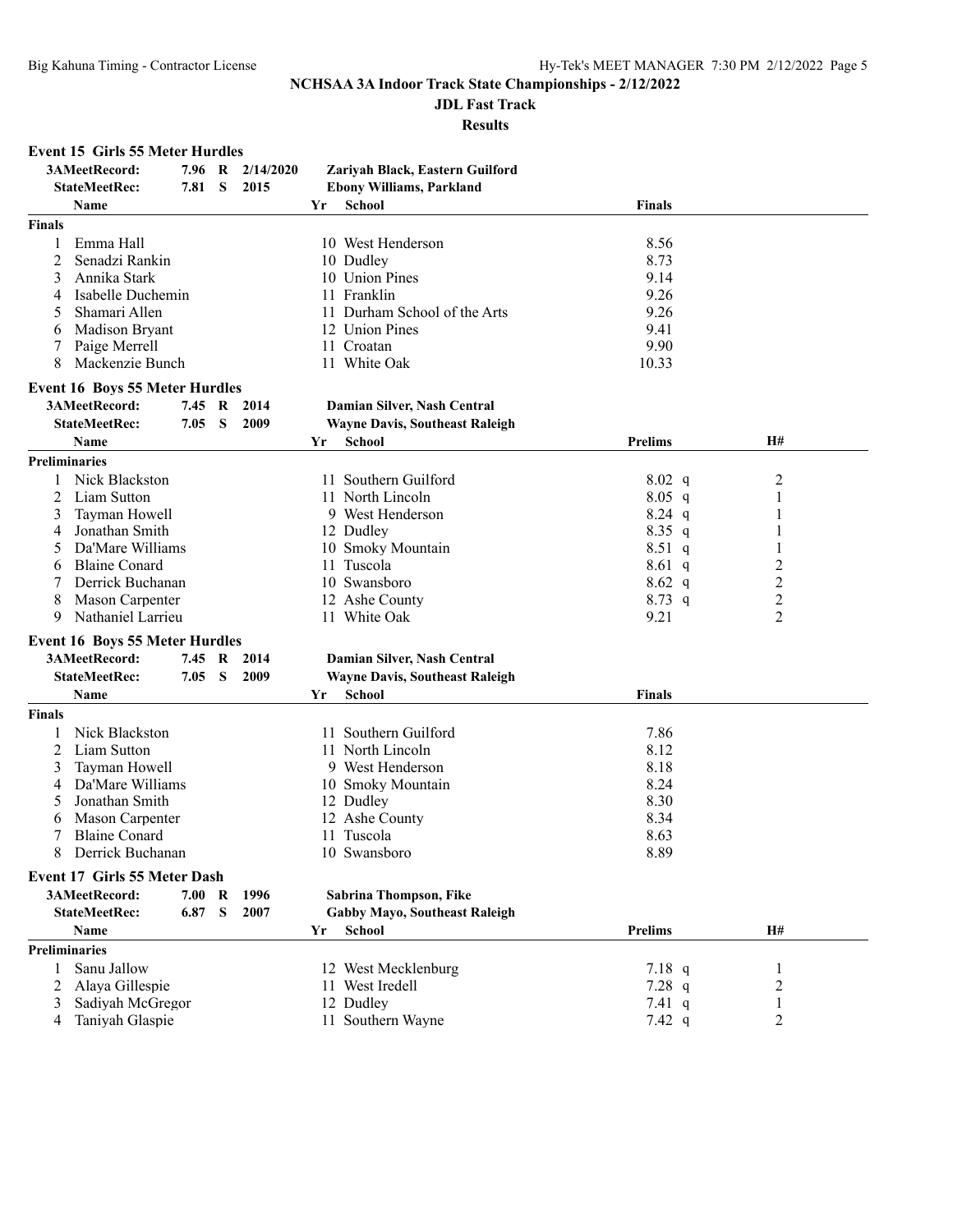## **JDL Fast Track**

|               | Preliminaries  (Event 17 Girls 55 Meter Dash) |        |             |           |    |                                         |                |                |  |
|---------------|-----------------------------------------------|--------|-------------|-----------|----|-----------------------------------------|----------------|----------------|--|
|               | <b>Name</b>                                   |        |             |           | Yr | <b>School</b>                           | <b>Prelims</b> | H#             |  |
| 5             | Melanne Sutton                                |        |             |           |    | 11 Rose, J.H.                           | 7.43 $q$       | $\overline{c}$ |  |
| 6             | Tianna Spinks                                 |        |             |           |    | 9 Southern Guilford                     | 7.49 $q$       | $\mathbf{1}$   |  |
| 7             | Sha'niyah Gethers                             |        |             |           |    | 12 West Carteret                        | 7.54 $q$       | $\overline{c}$ |  |
| 8             | Ma'Ryah Hargrove                              |        |             |           |    | 11 Richlands                            | 7.66 $q$       | $\overline{2}$ |  |
| 9             | Loretta Alston                                |        |             |           |    | 11 Richlands                            | 8.21           | 1              |  |
|               | <b>Event 17 Girls 55 Meter Dash</b>           |        |             |           |    |                                         |                |                |  |
|               | 3AMeetRecord:                                 | 7.00   | $\mathbf R$ | 1996      |    | Sabrina Thompson, Fike                  |                |                |  |
|               | <b>StateMeetRec:</b>                          | 6.87   | S           | 2007      |    | <b>Gabby Mayo, Southeast Raleigh</b>    |                |                |  |
|               | Name                                          |        |             |           | Yr | <b>School</b>                           | <b>Finals</b>  |                |  |
| <b>Finals</b> |                                               |        |             |           |    |                                         |                |                |  |
|               | Sanu Jallow                                   |        |             |           |    |                                         |                |                |  |
| 1<br>2        | Alaya Gillespie                               |        |             |           |    | 12 West Mecklenburg                     | 7.17<br>7.30   |                |  |
|               |                                               |        |             |           |    | 11 West Iredell<br>12 Dudley            | 7.40           |                |  |
| 3             | Sadiyah McGregor<br>Taniyah Glaspie           |        |             |           |    | 11 Southern Wayne                       | 7.42           |                |  |
| 4<br>5        | Melanne Sutton                                |        |             |           |    | 11 Rose, J.H.                           | 7.46           |                |  |
| 6             | Tianna Spinks                                 |        |             |           |    | 9 Southern Guilford                     | 7.47           |                |  |
| 7             | Sha'niyah Gethers                             |        |             |           |    | 12 West Carteret                        | 7.53           |                |  |
| 8             | Ma'Ryah Hargrove                              |        |             |           |    | 11 Richlands                            | 7.68           |                |  |
|               |                                               |        |             |           |    |                                         |                |                |  |
|               | Event 18 Boys 55 Meter Dash                   |        |             |           |    |                                         |                |                |  |
|               | 3AMeetRecord:                                 | 6.32   | R           | 2/14/2020 |    | Terrell Robinson Jr, Mount Tabor        |                |                |  |
|               | <b>StateMeetRec:</b>                          | 6.21   | S           | 1995      |    | <b>Chris Justice, Grimsley</b>          |                |                |  |
|               | <b>Name</b>                                   |        |             |           | Yr | <b>School</b>                           | <b>Prelims</b> | H#             |  |
|               | <b>Preliminaries</b>                          |        |             |           |    |                                         |                |                |  |
| 1             | William Ratliffe                              |        |             |           |    | 11 Eastern Alamance                     | 6.52 q         | 3              |  |
| 2             | Brendan Henby                                 |        |             |           |    | 11 West Henderson                       | 6.53 q         | 3              |  |
| 3             | Rory Baker                                    |        |             |           |    | 11 Dudley                               | 6.61 q         | $\overline{c}$ |  |
| 4             | Isaiah Monroe                                 |        |             |           |    | 12 Dudley                               | 6.61 q         | 1              |  |
| 5             | Jaqharis Brown                                |        |             |           |    | 11 Rose, J.H.                           | 6.77 $q$       |                |  |
| 6             | Joshua Handy                                  |        |             |           |    | 10 Smoky Mountain                       | 6.77 $q$       | $\overline{2}$ |  |
| 7             | Antoine Humphrey                              |        |             |           |    | 12 Southern Durham                      | 6.79 $q$       | $\mathfrak{Z}$ |  |
| 8             | Nathaniel Larrieu                             |        |             |           |    | 11 White Oak                            | 6.82 $q$       | $\overline{c}$ |  |
| 9             | Jaylen Roseboro                               |        |             |           |    | 10 East Lincoln                         | 6.84           | $\overline{c}$ |  |
| 10            | Evan Byrd                                     |        |             |           |    | 11 Pisgah                               | 6.89           | 3              |  |
| 11            | Josiyah Woods                                 |        |             |           |    | 12 East Wake                            | 6.89           |                |  |
| 12            | Durell Jenkins                                |        |             |           |    | 12 Jacksonville                         | 6.91           |                |  |
| 13            | Jamarion Montford                             |        |             |           |    | 12 West Carteret                        | 6.99           |                |  |
| ---           | Jaden Burt                                    |        |             |           |    | 12 Southern Durham                      | <b>FS</b>      | 1              |  |
|               | <b>Event 18 Boys 55 Meter Dash</b>            |        |             |           |    |                                         |                |                |  |
|               | 3AMeetRecord:                                 | 6.32 R |             | 2/14/2020 |    | <b>Terrell Robinson Jr, Mount Tabor</b> |                |                |  |
|               | <b>StateMeetRec:</b>                          | 6.21   | S           | 1995      |    | <b>Chris Justice, Grimsley</b>          |                |                |  |
|               | Name                                          |        |             |           | Yr | <b>School</b>                           | <b>Finals</b>  |                |  |
| <b>Finals</b> |                                               |        |             |           |    |                                         |                |                |  |
| 1             | Brendan Henby                                 |        |             |           |    | 11 West Henderson                       | 6.41           |                |  |
| 2             | Isaiah Monroe                                 |        |             |           |    | 12 Dudley                               | 6.46           |                |  |
| 3             | William Ratliffe                              |        |             |           |    | 11 Eastern Alamance                     | 6.47           |                |  |
| 4             | <b>Rory Baker</b>                             |        |             |           |    | 11 Dudley                               | 6.62           |                |  |
| 5             | Antoine Humphrey                              |        |             |           |    | 12 Southern Durham                      | 6.69           |                |  |
|               |                                               |        |             |           |    |                                         |                |                |  |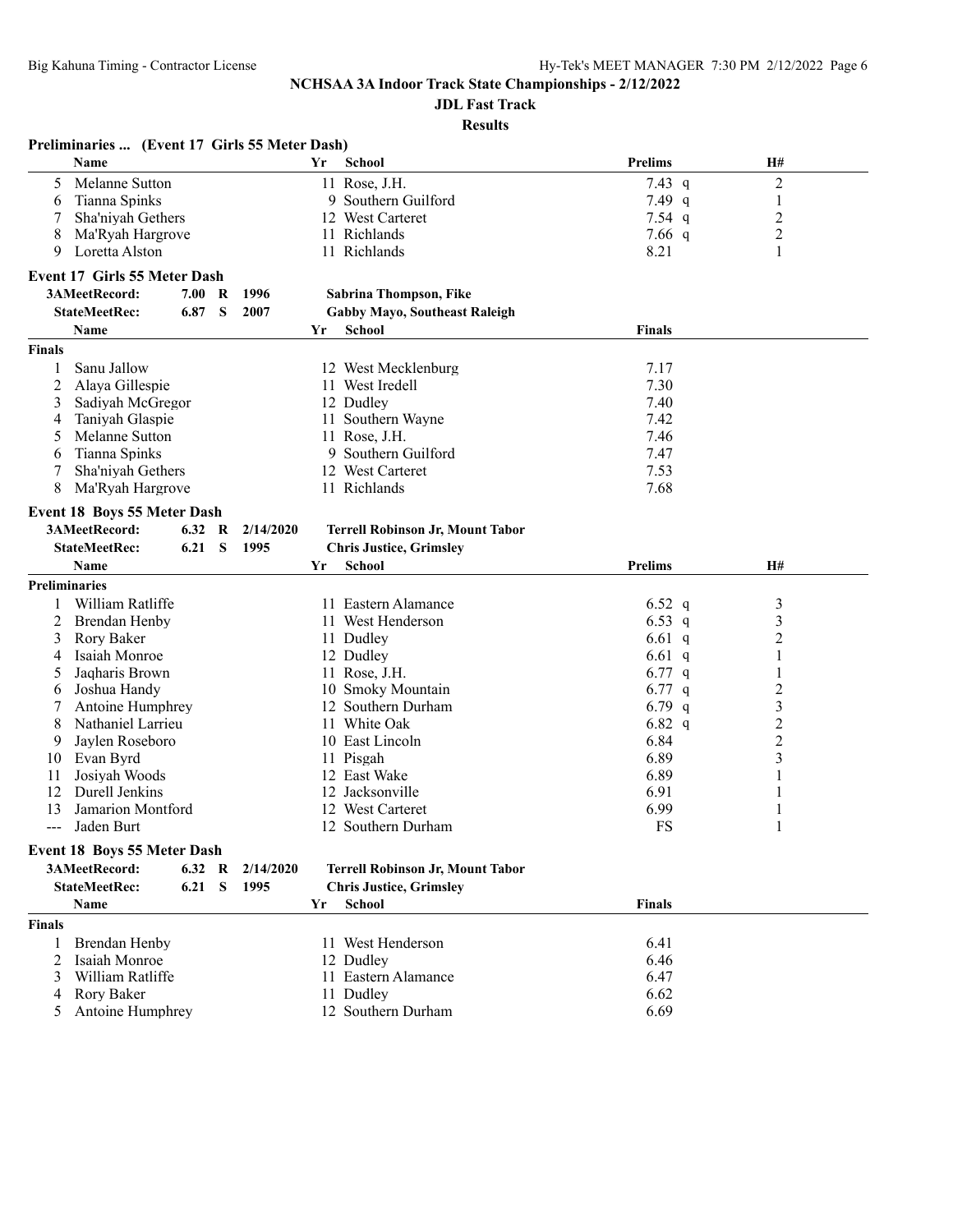# **JDL Fast Track**

|               | Finals  (Event 18 Boys 55 Meter Dash)             |                |              |                      |    |                                                      |               |  |
|---------------|---------------------------------------------------|----------------|--------------|----------------------|----|------------------------------------------------------|---------------|--|
|               | Name                                              |                |              |                      | Yr | <b>School</b>                                        | <b>Finals</b> |  |
| 6             | Joshua Handy                                      |                |              |                      |    | 10 Smoky Mountain                                    | 6.73          |  |
|               | Jaqharis Brown                                    |                |              |                      |    | 11 Rose, J.H.                                        | 6.75          |  |
| 8             | Nathaniel Larrieu                                 |                |              |                      |    | 11 White Oak                                         | 6.93          |  |
|               | Event 20 Boys 55 Meter Dash Wheelchair Wheelchair |                |              |                      |    |                                                      |               |  |
|               | 3AMeetRecord:                                     | 16.47 R        |              | 2/14/2020            |    | <b>Zachary Moore, Sun Valley</b>                     |               |  |
|               | <b>StateMeetRec:</b>                              | 14.02          | S            | 2020                 |    | <b>Isaiah Fultz</b>                                  |               |  |
|               | Name                                              |                |              |                      | Yr | <b>School</b>                                        | <b>Finals</b> |  |
| <b>Finals</b> |                                                   |                |              |                      |    |                                                      |               |  |
| 1             | Christian Drawhorn-Sl                             |                |              |                      |    | -- Croatan                                           | 18.00         |  |
|               |                                                   |                |              |                      |    |                                                      |               |  |
|               | Event 21 Girls 4x200 Meter Relay<br>3AMeetRecord: |                |              | 1:41.95 R $2/8/2019$ |    |                                                      |               |  |
|               |                                                   |                |              |                      |    | Parkland, Parkland                                   |               |  |
|               | <b>StateMeetRec:</b>                              | 1:39.92        | <sub>S</sub> | 2015                 |    | I Mumford, A Patterson, D Penn, D Lyerly<br>Parkland |               |  |
|               |                                                   |                |              |                      |    | M. Bryant, K. Sherman, S. Cannon, E. Willias         |               |  |
|               | Team                                              |                |              |                      |    | Relay                                                | Finals        |  |
| <b>Finals</b> |                                                   |                |              |                      |    |                                                      |               |  |
|               | Dudley                                            |                |              |                      |    |                                                      | 1:45.87       |  |
| 2             | West Carteret                                     |                |              |                      |    | A<br>A                                               | 1:49.28       |  |
| 3             | West Henderson                                    |                |              |                      |    | A                                                    | 1:53.34       |  |
| 4             | Croatan                                           |                |              |                      |    | A                                                    | 1:53.62       |  |
| 5             | Rose, J.H.                                        |                |              |                      |    | A                                                    | 1:54.40       |  |
|               |                                                   |                |              |                      |    |                                                      |               |  |
|               | Event 22 Boys 4x200 Meter Relay                   |                |              |                      |    |                                                      |               |  |
|               | 3AMeetRecord:                                     | 1:29.46 R 2018 |              |                      |    | Weddington                                           |               |  |
|               |                                                   |                |              |                      |    | D. Dracon, M. Conner, D. Livingston, E. Douds        |               |  |
|               | <b>StateMeetRec:</b>                              | 1:27.87        | S            | 2019                 |    | <b>Southeast Raleigh</b>                             |               |  |
|               |                                                   |                |              |                      |    | E. Haddock, R. McRae, C. Ruffin, B. Williams         |               |  |
|               | Team                                              |                |              |                      |    | Relay                                                | Finals        |  |
| <b>Finals</b> |                                                   |                |              |                      |    |                                                      |               |  |
|               | Dudley                                            |                |              |                      |    | A                                                    | 1:32.86       |  |
|               | West Henderson                                    |                |              |                      |    | A                                                    | 1:35.24       |  |
| 3             | Rose, J.H.                                        |                |              |                      |    | A                                                    | 1:37.06       |  |
| 4             | Croatan                                           |                |              |                      |    | A                                                    | 1:41.26       |  |
|               | Event 23 Girls 1600 Meter Run                     |                |              |                      |    |                                                      |               |  |
|               | 3AMeetRecord:                                     | 5:00.71        | R            | 2018                 |    | <b>Elise Wright, TC Roberson</b>                     |               |  |
|               | <b>StateMeetRec:</b>                              | 4:57.77 S      |              | 2015                 |    | <b>Nevada Mareno, Leesville Road</b>                 |               |  |
|               | Name                                              |                |              |                      | Yr | School                                               | Finals        |  |
| <b>Finals</b> |                                                   |                |              |                      |    |                                                      |               |  |
| 1             | Navaya Zales                                      |                |              |                      |    | 12 Croatan                                           | 4:59.99 R     |  |
| 2             | Caroline Murrell                                  |                |              |                      |    | 12 Northwood                                         | 5:01.48       |  |
| 3             | Margaret Ann Healy                                |                |              |                      |    | 12 Durham School of the Arts                         | 5:22.07       |  |
| 4             | Katie Deacon                                      |                |              |                      |    | 11 Freedom                                           | 5:22.08       |  |
| 5             | Cara Castro                                       |                |              |                      |    | 12 North Lincoln                                     | 5:23.90       |  |
| 6             | Caroline Hamrick                                  |                |              |                      |    | 12 West Johnston                                     | 5:27.62       |  |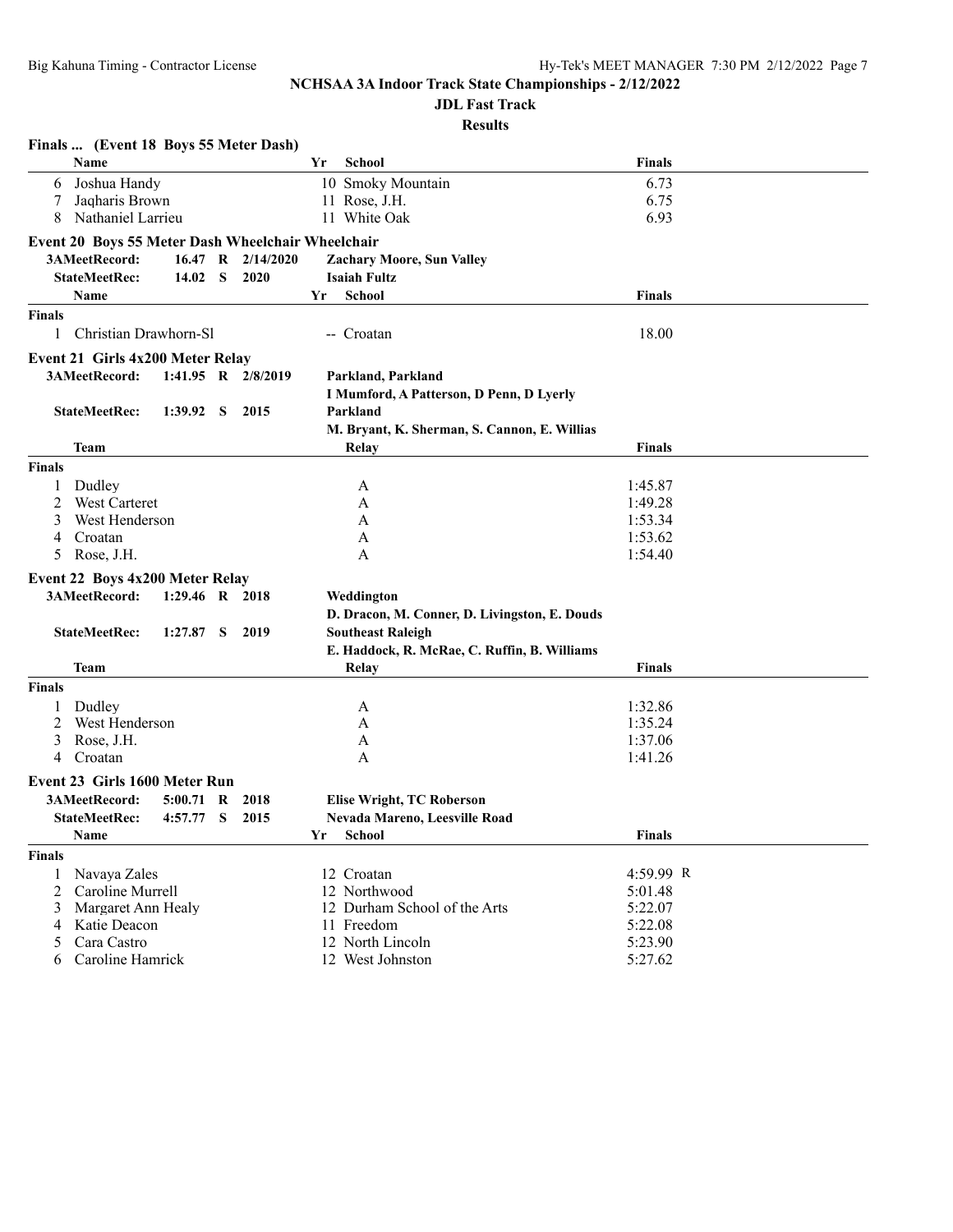### **JDL Fast Track**

#### **Results**

## **Event 24 Boys 1600 Meter Run**

| <b>StateMeetRec:</b><br>4:10.61<br>S<br>2003<br><b>Bobby Mack, North Forsyth</b><br><b>Name</b><br>Yr<br><b>School</b><br><b>Finals</b><br>12 Carrboro<br><b>Ouinn Baker</b><br>4:21.77<br>1<br>2<br>Cooper Kleckner<br>4:24.62<br>12 South Central<br>3<br>Nicholas Willer<br>12 Stuart W. Cramer<br>4:24.90<br>Eli Julian<br>10 South Rowan<br>4:25.44<br>4<br>Josh Hendren<br>12 West Johnston<br>4:26.44<br>4:28.24<br>Colten Rodriguez<br>12 Croatan<br>6<br>Connor Bagwell<br>10 North Lincoln<br>4:32.40<br>8<br>Liam Markham<br>10 Durham School of the Arts<br>4:35.82<br>Will Downs<br>10 Atkins<br>4:36.44<br>9<br><b>DNF</b><br><b>Spencer Hampton</b><br>12 Orange<br>---<br>Event 25 Girls 500 Meter Dash<br>3AMeetRecord:<br>R<br>Alysia Johnson, Hillside<br>1:14.05<br>2/8/2019<br><b>StateMeetRec:</b><br>1:12.33<br>S<br>2018<br>Kyna Robinson, Southeast Raleigh<br>Name<br><b>School</b><br><b>Finals</b><br>Yr<br><b>Finals</b><br>Sanu Jallow<br>12 West Mecklenburg<br>1:15.24<br>2<br>Grace Guilford<br>1:19.60<br>11 West Carteret<br>12 North Brunswick<br>3<br>Rachel Kemp<br>1:20.98<br>Bella Green<br>9 North Lincoln<br>1:21.93<br>4<br>1:29.29<br>5<br>Audrey Kirkwood<br>11 Croatan<br>Event 26 Boys 500 Meter Dash<br>3AMeetRecord:<br>R<br>2018<br><b>Khaleb McRae, Souther Durham</b><br>1:04.45<br><b>StateMeetRec:</b><br>S<br>2009<br>1:03.65<br><b>Andrew Hendrix, New Bern</b><br>Name<br><b>School</b><br><b>Finals</b><br>Yr<br><b>Finals</b><br>Adrien Jacobs<br>11 Durham School of the Arts<br>1:07.23<br>2<br><b>Emanuel Williams</b><br>11 Central Academy of Technology<br>1:07.84<br>Kameron Austin<br>12 Southern Guilford<br>1:09.46<br>3<br>Matthew Quispe<br>10 Croatan<br>1:10.00<br>Kenny Lombreglia<br>1:10.18<br>12 Croatan<br>5<br>Riley Lenz<br>12 Currituck County<br>1:10.40<br>6<br>Event 27 Girls 1000 Meter Run<br>3AMeetRecord:<br>2:58.25<br><b>Blake Dodge, West Carteret</b><br>R<br>2014<br>$2:53.81$ S<br><b>Nevada Mareno, Leesville Road</b><br><b>StateMeetRec:</b><br>2015<br>Finals<br>Name<br><b>School</b><br>Υr<br><b>Finals</b><br>Navaya Zales<br>12 Croatan<br>3:05.77<br>$\overline{c}$<br>Delaney Horton<br>9 Swansboro<br>3:11.93<br>12 North Lincoln<br>3:16.34<br>Cara Castro<br>3<br>C C Hamrick<br>12 West Johnston<br>3:35.95<br>4<br>Sanu Jallow<br>12 West Mecklenburg<br>3:40.18<br>5<br>12 North Brunswick<br>Rachel Kemp<br>3:51.14<br>6<br>Margaret Ann Healy |               | 3AMeetRecord: | 4:16.06 | R | 2018 | <b>Cameron Ponder, Mount Tabor</b> |         |  |
|---------------------------------------------------------------------------------------------------------------------------------------------------------------------------------------------------------------------------------------------------------------------------------------------------------------------------------------------------------------------------------------------------------------------------------------------------------------------------------------------------------------------------------------------------------------------------------------------------------------------------------------------------------------------------------------------------------------------------------------------------------------------------------------------------------------------------------------------------------------------------------------------------------------------------------------------------------------------------------------------------------------------------------------------------------------------------------------------------------------------------------------------------------------------------------------------------------------------------------------------------------------------------------------------------------------------------------------------------------------------------------------------------------------------------------------------------------------------------------------------------------------------------------------------------------------------------------------------------------------------------------------------------------------------------------------------------------------------------------------------------------------------------------------------------------------------------------------------------------------------------------------------------------------------------------------------------------------------------------------------------------------------------------------------------------------------------------------------------------------------------------------------------------------------------------------------------------------------------------------------------------------------------------------------------------------------------------------------------------------------------------------------------------------------------------------------------------------|---------------|---------------|---------|---|------|------------------------------------|---------|--|
|                                                                                                                                                                                                                                                                                                                                                                                                                                                                                                                                                                                                                                                                                                                                                                                                                                                                                                                                                                                                                                                                                                                                                                                                                                                                                                                                                                                                                                                                                                                                                                                                                                                                                                                                                                                                                                                                                                                                                                                                                                                                                                                                                                                                                                                                                                                                                                                                                                                               |               |               |         |   |      |                                    |         |  |
|                                                                                                                                                                                                                                                                                                                                                                                                                                                                                                                                                                                                                                                                                                                                                                                                                                                                                                                                                                                                                                                                                                                                                                                                                                                                                                                                                                                                                                                                                                                                                                                                                                                                                                                                                                                                                                                                                                                                                                                                                                                                                                                                                                                                                                                                                                                                                                                                                                                               |               |               |         |   |      |                                    |         |  |
|                                                                                                                                                                                                                                                                                                                                                                                                                                                                                                                                                                                                                                                                                                                                                                                                                                                                                                                                                                                                                                                                                                                                                                                                                                                                                                                                                                                                                                                                                                                                                                                                                                                                                                                                                                                                                                                                                                                                                                                                                                                                                                                                                                                                                                                                                                                                                                                                                                                               | <b>Finals</b> |               |         |   |      |                                    |         |  |
|                                                                                                                                                                                                                                                                                                                                                                                                                                                                                                                                                                                                                                                                                                                                                                                                                                                                                                                                                                                                                                                                                                                                                                                                                                                                                                                                                                                                                                                                                                                                                                                                                                                                                                                                                                                                                                                                                                                                                                                                                                                                                                                                                                                                                                                                                                                                                                                                                                                               |               |               |         |   |      |                                    |         |  |
|                                                                                                                                                                                                                                                                                                                                                                                                                                                                                                                                                                                                                                                                                                                                                                                                                                                                                                                                                                                                                                                                                                                                                                                                                                                                                                                                                                                                                                                                                                                                                                                                                                                                                                                                                                                                                                                                                                                                                                                                                                                                                                                                                                                                                                                                                                                                                                                                                                                               |               |               |         |   |      |                                    |         |  |
|                                                                                                                                                                                                                                                                                                                                                                                                                                                                                                                                                                                                                                                                                                                                                                                                                                                                                                                                                                                                                                                                                                                                                                                                                                                                                                                                                                                                                                                                                                                                                                                                                                                                                                                                                                                                                                                                                                                                                                                                                                                                                                                                                                                                                                                                                                                                                                                                                                                               |               |               |         |   |      |                                    |         |  |
|                                                                                                                                                                                                                                                                                                                                                                                                                                                                                                                                                                                                                                                                                                                                                                                                                                                                                                                                                                                                                                                                                                                                                                                                                                                                                                                                                                                                                                                                                                                                                                                                                                                                                                                                                                                                                                                                                                                                                                                                                                                                                                                                                                                                                                                                                                                                                                                                                                                               |               |               |         |   |      |                                    |         |  |
|                                                                                                                                                                                                                                                                                                                                                                                                                                                                                                                                                                                                                                                                                                                                                                                                                                                                                                                                                                                                                                                                                                                                                                                                                                                                                                                                                                                                                                                                                                                                                                                                                                                                                                                                                                                                                                                                                                                                                                                                                                                                                                                                                                                                                                                                                                                                                                                                                                                               |               |               |         |   |      |                                    |         |  |
|                                                                                                                                                                                                                                                                                                                                                                                                                                                                                                                                                                                                                                                                                                                                                                                                                                                                                                                                                                                                                                                                                                                                                                                                                                                                                                                                                                                                                                                                                                                                                                                                                                                                                                                                                                                                                                                                                                                                                                                                                                                                                                                                                                                                                                                                                                                                                                                                                                                               |               |               |         |   |      |                                    |         |  |
|                                                                                                                                                                                                                                                                                                                                                                                                                                                                                                                                                                                                                                                                                                                                                                                                                                                                                                                                                                                                                                                                                                                                                                                                                                                                                                                                                                                                                                                                                                                                                                                                                                                                                                                                                                                                                                                                                                                                                                                                                                                                                                                                                                                                                                                                                                                                                                                                                                                               |               |               |         |   |      |                                    |         |  |
|                                                                                                                                                                                                                                                                                                                                                                                                                                                                                                                                                                                                                                                                                                                                                                                                                                                                                                                                                                                                                                                                                                                                                                                                                                                                                                                                                                                                                                                                                                                                                                                                                                                                                                                                                                                                                                                                                                                                                                                                                                                                                                                                                                                                                                                                                                                                                                                                                                                               |               |               |         |   |      |                                    |         |  |
|                                                                                                                                                                                                                                                                                                                                                                                                                                                                                                                                                                                                                                                                                                                                                                                                                                                                                                                                                                                                                                                                                                                                                                                                                                                                                                                                                                                                                                                                                                                                                                                                                                                                                                                                                                                                                                                                                                                                                                                                                                                                                                                                                                                                                                                                                                                                                                                                                                                               |               |               |         |   |      |                                    |         |  |
|                                                                                                                                                                                                                                                                                                                                                                                                                                                                                                                                                                                                                                                                                                                                                                                                                                                                                                                                                                                                                                                                                                                                                                                                                                                                                                                                                                                                                                                                                                                                                                                                                                                                                                                                                                                                                                                                                                                                                                                                                                                                                                                                                                                                                                                                                                                                                                                                                                                               |               |               |         |   |      |                                    |         |  |
|                                                                                                                                                                                                                                                                                                                                                                                                                                                                                                                                                                                                                                                                                                                                                                                                                                                                                                                                                                                                                                                                                                                                                                                                                                                                                                                                                                                                                                                                                                                                                                                                                                                                                                                                                                                                                                                                                                                                                                                                                                                                                                                                                                                                                                                                                                                                                                                                                                                               |               |               |         |   |      |                                    |         |  |
|                                                                                                                                                                                                                                                                                                                                                                                                                                                                                                                                                                                                                                                                                                                                                                                                                                                                                                                                                                                                                                                                                                                                                                                                                                                                                                                                                                                                                                                                                                                                                                                                                                                                                                                                                                                                                                                                                                                                                                                                                                                                                                                                                                                                                                                                                                                                                                                                                                                               |               |               |         |   |      |                                    |         |  |
|                                                                                                                                                                                                                                                                                                                                                                                                                                                                                                                                                                                                                                                                                                                                                                                                                                                                                                                                                                                                                                                                                                                                                                                                                                                                                                                                                                                                                                                                                                                                                                                                                                                                                                                                                                                                                                                                                                                                                                                                                                                                                                                                                                                                                                                                                                                                                                                                                                                               |               |               |         |   |      |                                    |         |  |
|                                                                                                                                                                                                                                                                                                                                                                                                                                                                                                                                                                                                                                                                                                                                                                                                                                                                                                                                                                                                                                                                                                                                                                                                                                                                                                                                                                                                                                                                                                                                                                                                                                                                                                                                                                                                                                                                                                                                                                                                                                                                                                                                                                                                                                                                                                                                                                                                                                                               |               |               |         |   |      |                                    |         |  |
|                                                                                                                                                                                                                                                                                                                                                                                                                                                                                                                                                                                                                                                                                                                                                                                                                                                                                                                                                                                                                                                                                                                                                                                                                                                                                                                                                                                                                                                                                                                                                                                                                                                                                                                                                                                                                                                                                                                                                                                                                                                                                                                                                                                                                                                                                                                                                                                                                                                               |               |               |         |   |      |                                    |         |  |
|                                                                                                                                                                                                                                                                                                                                                                                                                                                                                                                                                                                                                                                                                                                                                                                                                                                                                                                                                                                                                                                                                                                                                                                                                                                                                                                                                                                                                                                                                                                                                                                                                                                                                                                                                                                                                                                                                                                                                                                                                                                                                                                                                                                                                                                                                                                                                                                                                                                               |               |               |         |   |      |                                    |         |  |
|                                                                                                                                                                                                                                                                                                                                                                                                                                                                                                                                                                                                                                                                                                                                                                                                                                                                                                                                                                                                                                                                                                                                                                                                                                                                                                                                                                                                                                                                                                                                                                                                                                                                                                                                                                                                                                                                                                                                                                                                                                                                                                                                                                                                                                                                                                                                                                                                                                                               |               |               |         |   |      |                                    |         |  |
|                                                                                                                                                                                                                                                                                                                                                                                                                                                                                                                                                                                                                                                                                                                                                                                                                                                                                                                                                                                                                                                                                                                                                                                                                                                                                                                                                                                                                                                                                                                                                                                                                                                                                                                                                                                                                                                                                                                                                                                                                                                                                                                                                                                                                                                                                                                                                                                                                                                               |               |               |         |   |      |                                    |         |  |
|                                                                                                                                                                                                                                                                                                                                                                                                                                                                                                                                                                                                                                                                                                                                                                                                                                                                                                                                                                                                                                                                                                                                                                                                                                                                                                                                                                                                                                                                                                                                                                                                                                                                                                                                                                                                                                                                                                                                                                                                                                                                                                                                                                                                                                                                                                                                                                                                                                                               |               |               |         |   |      |                                    |         |  |
|                                                                                                                                                                                                                                                                                                                                                                                                                                                                                                                                                                                                                                                                                                                                                                                                                                                                                                                                                                                                                                                                                                                                                                                                                                                                                                                                                                                                                                                                                                                                                                                                                                                                                                                                                                                                                                                                                                                                                                                                                                                                                                                                                                                                                                                                                                                                                                                                                                                               |               |               |         |   |      |                                    |         |  |
|                                                                                                                                                                                                                                                                                                                                                                                                                                                                                                                                                                                                                                                                                                                                                                                                                                                                                                                                                                                                                                                                                                                                                                                                                                                                                                                                                                                                                                                                                                                                                                                                                                                                                                                                                                                                                                                                                                                                                                                                                                                                                                                                                                                                                                                                                                                                                                                                                                                               |               |               |         |   |      |                                    |         |  |
|                                                                                                                                                                                                                                                                                                                                                                                                                                                                                                                                                                                                                                                                                                                                                                                                                                                                                                                                                                                                                                                                                                                                                                                                                                                                                                                                                                                                                                                                                                                                                                                                                                                                                                                                                                                                                                                                                                                                                                                                                                                                                                                                                                                                                                                                                                                                                                                                                                                               |               |               |         |   |      |                                    |         |  |
|                                                                                                                                                                                                                                                                                                                                                                                                                                                                                                                                                                                                                                                                                                                                                                                                                                                                                                                                                                                                                                                                                                                                                                                                                                                                                                                                                                                                                                                                                                                                                                                                                                                                                                                                                                                                                                                                                                                                                                                                                                                                                                                                                                                                                                                                                                                                                                                                                                                               |               |               |         |   |      |                                    |         |  |
|                                                                                                                                                                                                                                                                                                                                                                                                                                                                                                                                                                                                                                                                                                                                                                                                                                                                                                                                                                                                                                                                                                                                                                                                                                                                                                                                                                                                                                                                                                                                                                                                                                                                                                                                                                                                                                                                                                                                                                                                                                                                                                                                                                                                                                                                                                                                                                                                                                                               |               |               |         |   |      |                                    |         |  |
|                                                                                                                                                                                                                                                                                                                                                                                                                                                                                                                                                                                                                                                                                                                                                                                                                                                                                                                                                                                                                                                                                                                                                                                                                                                                                                                                                                                                                                                                                                                                                                                                                                                                                                                                                                                                                                                                                                                                                                                                                                                                                                                                                                                                                                                                                                                                                                                                                                                               |               |               |         |   |      |                                    |         |  |
|                                                                                                                                                                                                                                                                                                                                                                                                                                                                                                                                                                                                                                                                                                                                                                                                                                                                                                                                                                                                                                                                                                                                                                                                                                                                                                                                                                                                                                                                                                                                                                                                                                                                                                                                                                                                                                                                                                                                                                                                                                                                                                                                                                                                                                                                                                                                                                                                                                                               |               |               |         |   |      |                                    |         |  |
|                                                                                                                                                                                                                                                                                                                                                                                                                                                                                                                                                                                                                                                                                                                                                                                                                                                                                                                                                                                                                                                                                                                                                                                                                                                                                                                                                                                                                                                                                                                                                                                                                                                                                                                                                                                                                                                                                                                                                                                                                                                                                                                                                                                                                                                                                                                                                                                                                                                               |               |               |         |   |      |                                    |         |  |
|                                                                                                                                                                                                                                                                                                                                                                                                                                                                                                                                                                                                                                                                                                                                                                                                                                                                                                                                                                                                                                                                                                                                                                                                                                                                                                                                                                                                                                                                                                                                                                                                                                                                                                                                                                                                                                                                                                                                                                                                                                                                                                                                                                                                                                                                                                                                                                                                                                                               |               |               |         |   |      |                                    |         |  |
|                                                                                                                                                                                                                                                                                                                                                                                                                                                                                                                                                                                                                                                                                                                                                                                                                                                                                                                                                                                                                                                                                                                                                                                                                                                                                                                                                                                                                                                                                                                                                                                                                                                                                                                                                                                                                                                                                                                                                                                                                                                                                                                                                                                                                                                                                                                                                                                                                                                               |               |               |         |   |      |                                    |         |  |
|                                                                                                                                                                                                                                                                                                                                                                                                                                                                                                                                                                                                                                                                                                                                                                                                                                                                                                                                                                                                                                                                                                                                                                                                                                                                                                                                                                                                                                                                                                                                                                                                                                                                                                                                                                                                                                                                                                                                                                                                                                                                                                                                                                                                                                                                                                                                                                                                                                                               |               |               |         |   |      |                                    |         |  |
|                                                                                                                                                                                                                                                                                                                                                                                                                                                                                                                                                                                                                                                                                                                                                                                                                                                                                                                                                                                                                                                                                                                                                                                                                                                                                                                                                                                                                                                                                                                                                                                                                                                                                                                                                                                                                                                                                                                                                                                                                                                                                                                                                                                                                                                                                                                                                                                                                                                               |               |               |         |   |      |                                    |         |  |
|                                                                                                                                                                                                                                                                                                                                                                                                                                                                                                                                                                                                                                                                                                                                                                                                                                                                                                                                                                                                                                                                                                                                                                                                                                                                                                                                                                                                                                                                                                                                                                                                                                                                                                                                                                                                                                                                                                                                                                                                                                                                                                                                                                                                                                                                                                                                                                                                                                                               |               |               |         |   |      |                                    |         |  |
|                                                                                                                                                                                                                                                                                                                                                                                                                                                                                                                                                                                                                                                                                                                                                                                                                                                                                                                                                                                                                                                                                                                                                                                                                                                                                                                                                                                                                                                                                                                                                                                                                                                                                                                                                                                                                                                                                                                                                                                                                                                                                                                                                                                                                                                                                                                                                                                                                                                               |               |               |         |   |      |                                    |         |  |
|                                                                                                                                                                                                                                                                                                                                                                                                                                                                                                                                                                                                                                                                                                                                                                                                                                                                                                                                                                                                                                                                                                                                                                                                                                                                                                                                                                                                                                                                                                                                                                                                                                                                                                                                                                                                                                                                                                                                                                                                                                                                                                                                                                                                                                                                                                                                                                                                                                                               |               |               |         |   |      |                                    |         |  |
|                                                                                                                                                                                                                                                                                                                                                                                                                                                                                                                                                                                                                                                                                                                                                                                                                                                                                                                                                                                                                                                                                                                                                                                                                                                                                                                                                                                                                                                                                                                                                                                                                                                                                                                                                                                                                                                                                                                                                                                                                                                                                                                                                                                                                                                                                                                                                                                                                                                               |               |               |         |   |      |                                    |         |  |
|                                                                                                                                                                                                                                                                                                                                                                                                                                                                                                                                                                                                                                                                                                                                                                                                                                                                                                                                                                                                                                                                                                                                                                                                                                                                                                                                                                                                                                                                                                                                                                                                                                                                                                                                                                                                                                                                                                                                                                                                                                                                                                                                                                                                                                                                                                                                                                                                                                                               |               |               |         |   |      |                                    |         |  |
|                                                                                                                                                                                                                                                                                                                                                                                                                                                                                                                                                                                                                                                                                                                                                                                                                                                                                                                                                                                                                                                                                                                                                                                                                                                                                                                                                                                                                                                                                                                                                                                                                                                                                                                                                                                                                                                                                                                                                                                                                                                                                                                                                                                                                                                                                                                                                                                                                                                               |               |               |         |   |      |                                    |         |  |
|                                                                                                                                                                                                                                                                                                                                                                                                                                                                                                                                                                                                                                                                                                                                                                                                                                                                                                                                                                                                                                                                                                                                                                                                                                                                                                                                                                                                                                                                                                                                                                                                                                                                                                                                                                                                                                                                                                                                                                                                                                                                                                                                                                                                                                                                                                                                                                                                                                                               |               |               |         |   |      |                                    |         |  |
|                                                                                                                                                                                                                                                                                                                                                                                                                                                                                                                                                                                                                                                                                                                                                                                                                                                                                                                                                                                                                                                                                                                                                                                                                                                                                                                                                                                                                                                                                                                                                                                                                                                                                                                                                                                                                                                                                                                                                                                                                                                                                                                                                                                                                                                                                                                                                                                                                                                               |               |               |         |   |      |                                    |         |  |
|                                                                                                                                                                                                                                                                                                                                                                                                                                                                                                                                                                                                                                                                                                                                                                                                                                                                                                                                                                                                                                                                                                                                                                                                                                                                                                                                                                                                                                                                                                                                                                                                                                                                                                                                                                                                                                                                                                                                                                                                                                                                                                                                                                                                                                                                                                                                                                                                                                                               |               |               |         |   |      |                                    |         |  |
|                                                                                                                                                                                                                                                                                                                                                                                                                                                                                                                                                                                                                                                                                                                                                                                                                                                                                                                                                                                                                                                                                                                                                                                                                                                                                                                                                                                                                                                                                                                                                                                                                                                                                                                                                                                                                                                                                                                                                                                                                                                                                                                                                                                                                                                                                                                                                                                                                                                               |               |               |         |   |      |                                    |         |  |
|                                                                                                                                                                                                                                                                                                                                                                                                                                                                                                                                                                                                                                                                                                                                                                                                                                                                                                                                                                                                                                                                                                                                                                                                                                                                                                                                                                                                                                                                                                                                                                                                                                                                                                                                                                                                                                                                                                                                                                                                                                                                                                                                                                                                                                                                                                                                                                                                                                                               |               |               |         |   |      |                                    |         |  |
|                                                                                                                                                                                                                                                                                                                                                                                                                                                                                                                                                                                                                                                                                                                                                                                                                                                                                                                                                                                                                                                                                                                                                                                                                                                                                                                                                                                                                                                                                                                                                                                                                                                                                                                                                                                                                                                                                                                                                                                                                                                                                                                                                                                                                                                                                                                                                                                                                                                               |               |               |         |   |      |                                    |         |  |
|                                                                                                                                                                                                                                                                                                                                                                                                                                                                                                                                                                                                                                                                                                                                                                                                                                                                                                                                                                                                                                                                                                                                                                                                                                                                                                                                                                                                                                                                                                                                                                                                                                                                                                                                                                                                                                                                                                                                                                                                                                                                                                                                                                                                                                                                                                                                                                                                                                                               |               |               |         |   |      | 12 Durham School of the Arts       | 4:06.45 |  |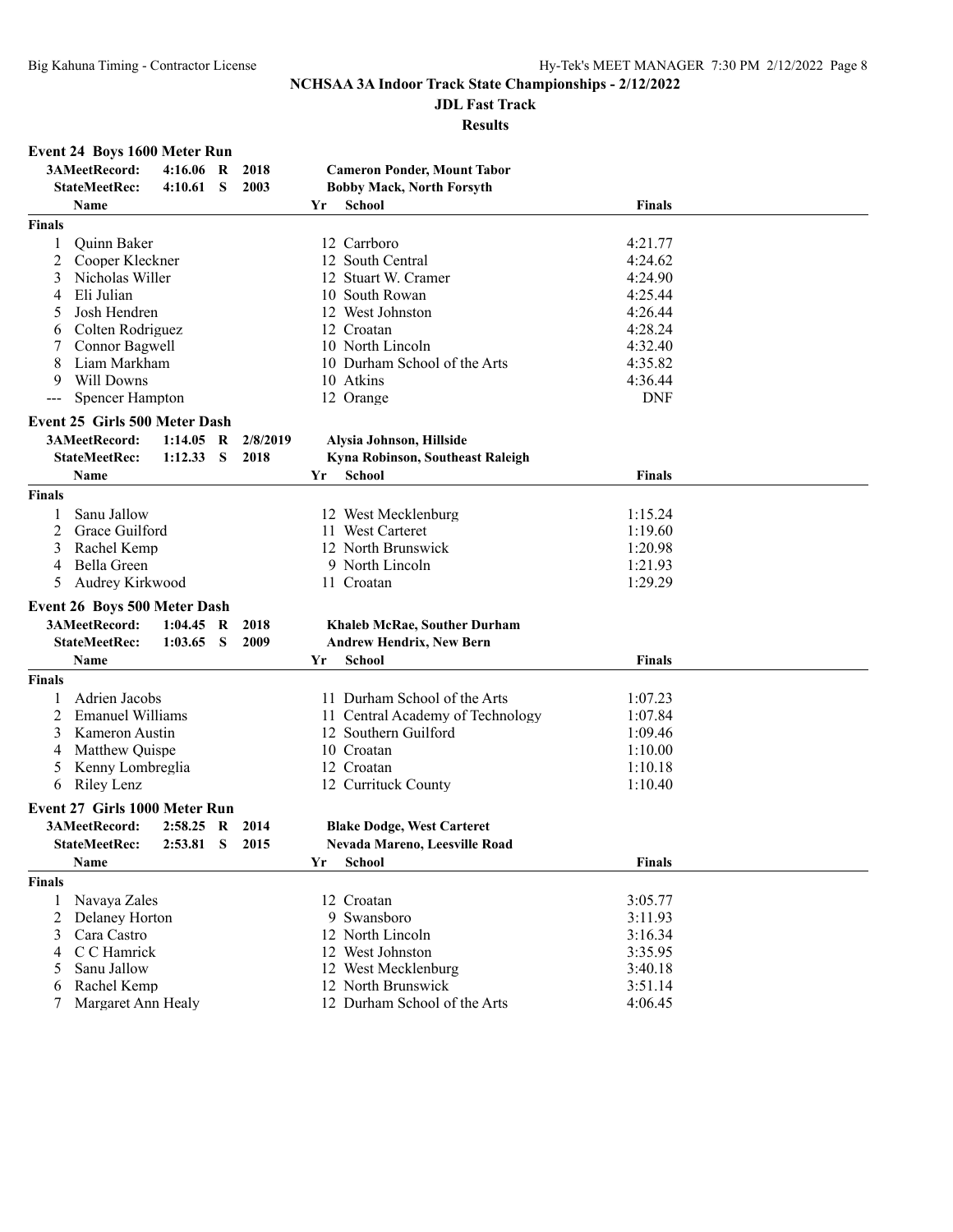## **JDL Fast Track**

|                     | <b>Event 28 Boys 1000 Meter Run</b>  |              |              |          |     |                                                          |               |                |  |
|---------------------|--------------------------------------|--------------|--------------|----------|-----|----------------------------------------------------------|---------------|----------------|--|
|                     | 3AMeetRecord:                        | 2:28.85      | R            | 2/8/2019 |     | Kyle Durham, Weddington H                                |               |                |  |
|                     | <b>StateMeetRec:</b>                 | 2:28.85      | S            | 2/8/2019 |     | Kyle Durham, Weddington H                                |               |                |  |
|                     | Name                                 |              |              |          | Yr  | School                                                   | <b>Finals</b> |                |  |
| <b>Finals</b>       |                                      |              |              |          |     |                                                          |               |                |  |
| 1                   | Warner Campbell                      |              |              |          |     | 12 First Flight                                          | 2:33.50       |                |  |
| 2                   | Giovanni Rincon                      |              |              |          |     | 12 Union Pines                                           | 2:37.74       |                |  |
| 3                   | Alex Topoly                          |              |              |          |     | 12 Smithfield-Selma                                      | 2:38.72       |                |  |
| 4                   | Mario Delgado                        |              |              |          |     | 12 South Central                                         | 2:42.59       |                |  |
| 5                   | Gavin Jessup                         |              |              |          |     | 11 Currituck County                                      | 2:44.75       |                |  |
| 6                   | Tristen Alvis                        |              |              |          |     | 12 Swansboro                                             | 2:46.41       |                |  |
|                     | Quinn Baker                          |              |              |          |     | 12 Carrboro                                              | 2:55.83       |                |  |
| ---                 | James Wallace                        |              |              |          |     | 11 Croatan                                               | <b>DNF</b>    |                |  |
| $\qquad \qquad - -$ | Riley Lenz                           |              |              |          |     | 12 Currituck County                                      | <b>DNF</b>    |                |  |
|                     | <b>Event 29 Girls 300 Meter Dash</b> |              |              |          |     |                                                          |               |                |  |
|                     | 3AMeetRecord:                        | 39.32        | R            | 2/8/2019 |     |                                                          |               |                |  |
|                     | <b>StateMeetRec:</b>                 | 37.81        | <sub>S</sub> | 2017     |     | Alysia Johnson, Hillside                                 |               |                |  |
|                     | <b>Name</b>                          |              |              |          |     | <b>Tamara Clark, High Point Central</b><br><b>School</b> | <b>Finals</b> |                |  |
|                     |                                      |              |              |          | Yr  |                                                          |               | H#             |  |
| <b>Finals</b>       |                                      |              |              |          |     |                                                          |               |                |  |
| 1                   | Alaya Gillespie                      |              |              |          |     | 11 West Iredell                                          | 41.47         | 2              |  |
| 2                   | Tianna Spinks                        |              |              |          |     | 9 Southern Guilford                                      | 41.51         | $\overline{c}$ |  |
| 3                   | Sadiyah McGregor                     |              |              |          |     | 12 Dudley                                                | 42.85         | $\overline{c}$ |  |
| 4                   | Sanu Jallow                          |              |              |          |     | 12 West Mecklenburg                                      | 42.87         | 2              |  |
| 5                   | KeSondra Pickett                     |              |              |          |     | 10 Rocky Mount                                           | 43.97         | 1              |  |
| 6                   | Alyssia Trigleth                     |              |              |          |     | 11 Croatan                                               | 46.24         | 1              |  |
|                     | Grace Guilford                       |              |              |          |     | 11 West Carteret                                         | <b>DNF</b>    | 1              |  |
|                     | Event 30 Boys 300 Meter Dash         |              |              |          |     |                                                          |               |                |  |
|                     | 3AMeetRecord:                        | 34.52 R      |              | 2018     |     | <b>Emerson Douds, Weddington</b>                         |               |                |  |
|                     | <b>StateMeetRec:</b>                 | 34.39        | S            | 2017     |     | J. Johnson, Panther Creek                                |               |                |  |
|                     | Name                                 |              |              |          | Yr  | <b>School</b>                                            | <b>Finals</b> | Н#             |  |
| <b>Finals</b>       |                                      |              |              |          |     |                                                          |               |                |  |
| 1                   | Isaiah Monroe                        |              |              |          |     | 12 Dudley                                                | 34.22 S       | 2              |  |
| 2                   | <b>Brendan Henby</b>                 |              |              |          |     | 11 West Henderson                                        | 36.32         | $\overline{c}$ |  |
| 3                   | Will Elkins                          |              |              |          |     | 12 Fred T. Foard                                         | 37.21         | 1              |  |
| 4                   | Le'Ezra Brown                        |              |              |          |     | 9 Dudley                                                 | 37.41         | 2              |  |
| 5                   | Amir Sanders                         |              |              |          |     | 12 White Oak                                             | 37.58         | 2              |  |
| 6                   | Peyton Wheeler                       |              |              |          |     | 9 West Carteret                                          | 37.85         | 1              |  |
| 7                   | Adrien Jacobs                        |              |              |          |     | 11 Durham School of the Arts                             | 38.42         |                |  |
| 8                   | Nathaniel Larrieu                    |              |              |          |     | 11 White Oak                                             | 38.52         |                |  |
|                     | --- Kameron Austin                   |              |              |          |     | 12 Southern Guilford                                     | DO            | 2              |  |
|                     | Event 33 Girls 3200 Meter Run        |              |              |          |     |                                                          |               |                |  |
|                     | 3AMeetRecord:                        | $10:48.48$ R |              | 1998     |     | Sarah Vance Goodman, TC Roberson                         |               |                |  |
|                     | <b>StateMeetRec:</b>                 | 10:31.57     | S            | 2017     |     | Sara Platek, Ragsdale                                    |               |                |  |
|                     | Name                                 |              |              |          | Yr. | <b>School</b>                                            | <b>Finals</b> |                |  |
|                     |                                      |              |              |          |     |                                                          |               |                |  |
| <b>Finals</b>       |                                      |              |              |          |     |                                                          |               |                |  |
| 1                   | Caroline Murrell                     |              |              |          |     | 12 Northwood                                             | $10:46.69$ R  |                |  |
| 2                   | Navaya Zales                         |              |              |          |     | 12 Croatan                                               | 11:00.15      |                |  |
| 3                   | Hannah Preisser                      |              |              |          |     | 12 Carrboro                                              | 11:01.94      |                |  |
|                     | 4 Kelbi Pierce                       |              |              |          |     | 11 North Lincoln                                         | 11:48.05      |                |  |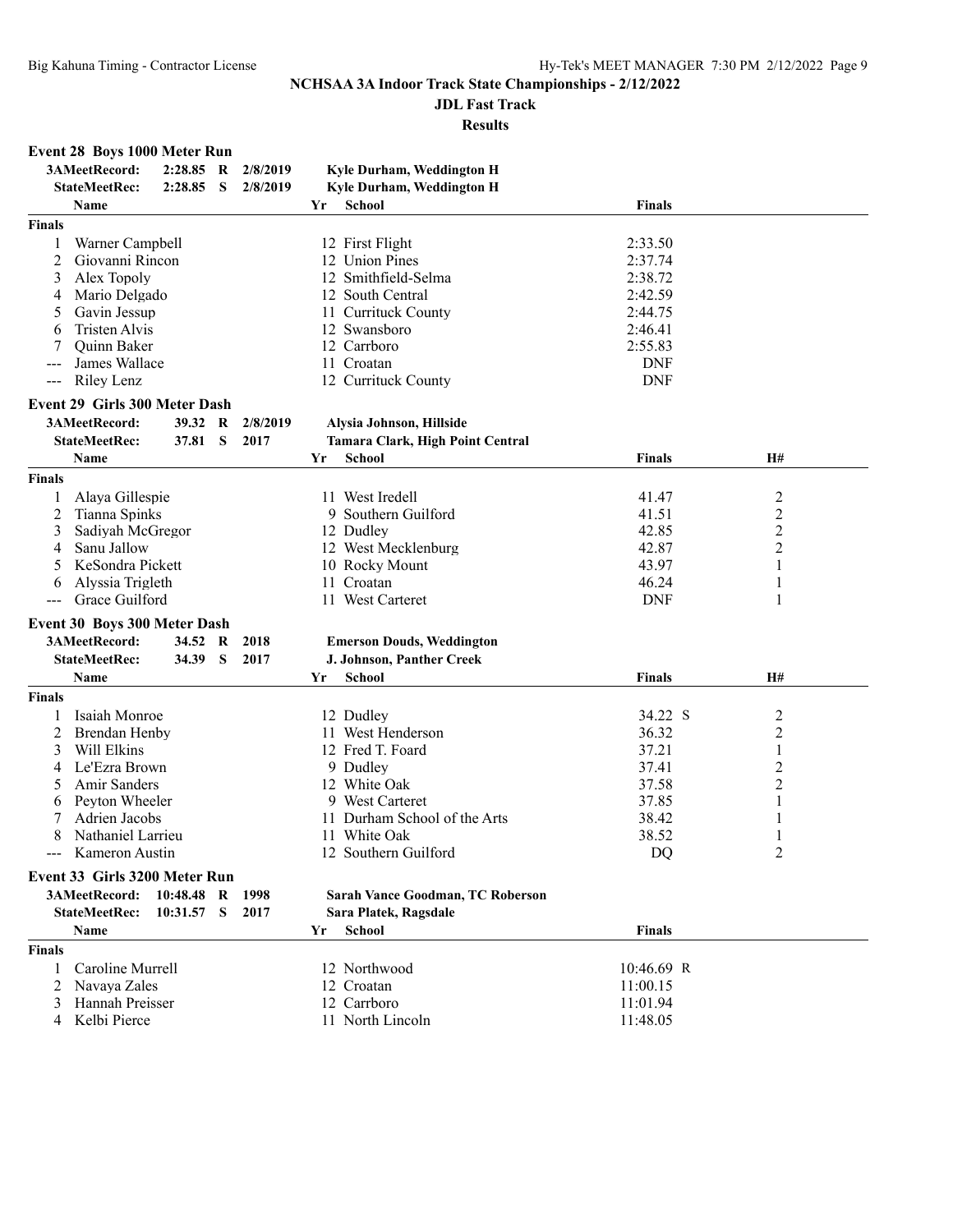**JDL Fast Track**

| Finals  (Event 33 Girls 3200 Meter Run)             |                                                                           |                    |                                    |
|-----------------------------------------------------|---------------------------------------------------------------------------|--------------------|------------------------------------|
| Name                                                | School<br>Yr                                                              | <b>Finals</b>      |                                    |
| Bella Wood<br>5.                                    | 10 North Lincoln                                                          | 11:49.25           |                                    |
| Lori Glavan<br>6                                    | 12 North Lincoln                                                          | 12:12.10           |                                    |
| Kylee Dinterman                                     | 9 Currituck County                                                        | 12:36.06           |                                    |
| Katie Deacon<br>8                                   | 11 Freedom                                                                | 12:41.07           |                                    |
| Christie Doucette<br>9                              | 9 Dixon                                                                   | 13:04.64           |                                    |
| Margaret Ann Healy<br>10                            | 12 Durham School of the Arts                                              | 13:35.37           |                                    |
| <b>Event 34 Boys 3200 Meter Run</b>                 |                                                                           |                    |                                    |
| 3AMeetRecord:<br>$9:10.96$ R<br>2010                | Jake Hurysz, Eastern Alamance                                             |                    |                                    |
| <b>StateMeetRec:</b><br>9:10.96<br>-S<br>2010       | Jake Hurysz, Eastern Alamance                                             |                    |                                    |
| Name                                                | <b>School</b><br>Yr                                                       | <b>Finals</b>      |                                    |
| <b>Finals</b>                                       |                                                                           |                    |                                    |
| 1                                                   |                                                                           | 9:22.31            |                                    |
| Stephen Fernetti<br>Elliott Kleckner                | 11 North Lincoln<br>12 South Central                                      | 9:22.85            |                                    |
| 2                                                   |                                                                           |                    |                                    |
| 3<br><b>Austin Brotemarkle</b>                      | 12 Forestview                                                             | 9:26.07            |                                    |
| <b>Spencer Hampton</b><br>4                         | 12 Orange                                                                 | 9:38.39            |                                    |
| Zachary Willer<br>5                                 | 12 Stuart W. Cramer                                                       | 9:46.82            |                                    |
| Roman Morrell<br>6                                  | 11 Cedar Ridge                                                            | 9:57.24            |                                    |
| Cooper Kleckner<br>7                                | 12 South Central                                                          | 10:08.12           |                                    |
| Isaac Reyna<br>8                                    | 12 Ledford                                                                | 10:13.18           |                                    |
| <b>Cesar Brawner</b><br>9                           | 11 Swansboro                                                              | 10:15.67           |                                    |
| Colin Henry<br>10                                   | 12 Northwood                                                              | 10:18.46           |                                    |
| $---$                                               |                                                                           |                    |                                    |
| Colten Rodriguez                                    | 12 Croatan                                                                | <b>DNF</b>         |                                    |
| Event 35 Girls 4x400 Meter Relay                    |                                                                           |                    |                                    |
| 3AMeetRecord:<br>4:00.08 R $2/8/2019$               | Hillside, Hillside                                                        |                    |                                    |
|                                                     |                                                                           |                    |                                    |
| <b>StateMeetRec:</b><br>3:48.73<br>2017<br>- S      | E Waters, S Wilkerson, I Deloatch, A Johnson<br><b>High Point Central</b> |                    |                                    |
|                                                     |                                                                           |                    |                                    |
| Team                                                | M. Creary, D. Jones, O. Sharp, A. Graham<br>Relay                         | <b>Finals</b>      |                                    |
| <b>Finals</b>                                       |                                                                           |                    |                                    |
|                                                     |                                                                           |                    |                                    |
| <b>West Carteret</b>                                | A                                                                         | 4:15.25            |                                    |
| 2<br>Croatan                                        | A                                                                         | 4:15.90            |                                    |
| <b>Union Pines</b><br>3                             | A                                                                         | 4:20.07            |                                    |
| North Buncombe<br>4                                 | A                                                                         | 4:21.60            |                                    |
| Franklin<br>5                                       | A                                                                         | 4:22.26            |                                    |
| White Oak<br>6                                      | A                                                                         | 4:29.50            |                                    |
| Event 36 Boys 4x400 Meter Relay                     |                                                                           |                    |                                    |
| 3AMeetRecord:<br>3:24.21 R 2018                     | Weddington                                                                |                    |                                    |
|                                                     | D. Dracon, D. Livingston, K. Durham, E. Douds                             |                    |                                    |
| <b>StateMeetRec:</b><br>$3:21.79$ S<br>2009         | <b>New Bern</b>                                                           |                    |                                    |
|                                                     | A. Hendrix, F. Greene, M. Sparks, A. Hendrix                              |                    |                                    |
| <b>Team</b>                                         | <b>Relay</b>                                                              | <b>Finals</b>      | H#                                 |
| <b>Finals</b>                                       |                                                                           |                    |                                    |
| Dudley<br>$\mathbf{1}$                              | A                                                                         | 3:33.94            |                                    |
| 2<br>Croatan                                        | A                                                                         | 3:35.68            | $\overline{c}$                     |
| 3                                                   | A                                                                         |                    | $\overline{c}$                     |
| Central Academy of Technology<br>West Carteret<br>4 | A                                                                         | 3:35.81<br>3:38.83 | $\boldsymbol{2}$<br>$\overline{c}$ |